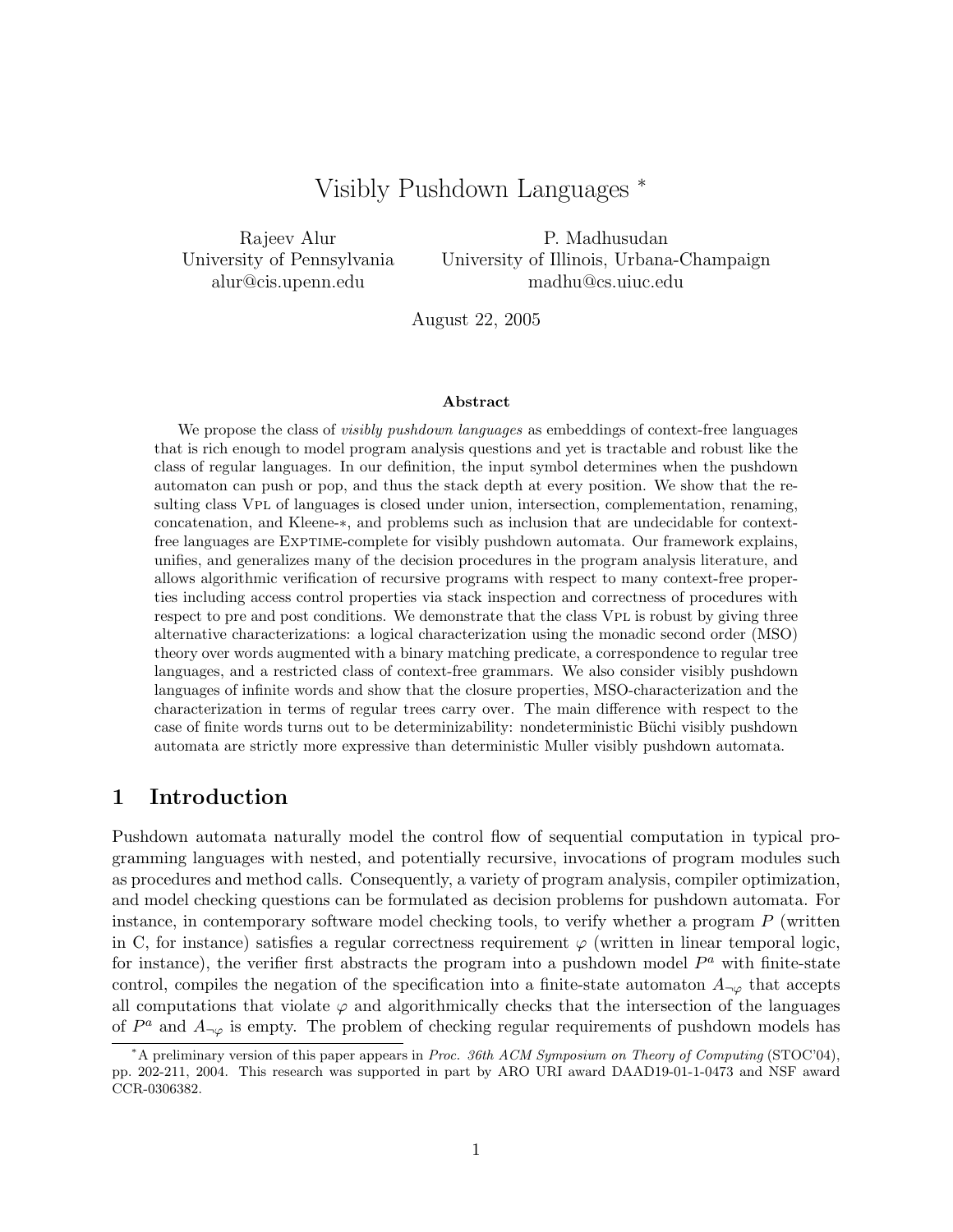been extensively studied in recent years leading to efficient implementations and applications to program analysis [RHS95, BEM97, BR00, ABE+05, HJM+02, EKS03, CW02].

While many analysis problems such as identifying dead code and accesses to uninitialized variables can be captured as regular requirements, many others require inspection of the stack or matching of calls and returns, and are context-free. Even though the general problem of checking context-free properties of pushdown automata is undecidable, algorithmic solutions have been proposed for checking many different kinds of non-regular properties. For example, access control requirements such as "a module  $A$  should be invoked only if the module  $B$  belongs to the call-stack," and bounds on stack size such as "if the number of interrupt-handlers in the call-stack currently is less than 5, then a property  $p$  holds" require inspection of the stack, and decision procedures for certain classes of stack properties already exist [JMT99, CW02, EKS03, CMM+04]. A separate class of non-regular, but decidable, properties includes the recently proposed temporal logic Caret that allows matching of calls and returns and can express the classical correctness requirements of program modules with pre and post conditions, such as "if  $p$  holds when a module is invoked, the module must return, and q holds upon return" [AEM04]. This suggests that the answer to the question "which class of properties are algorithmically checkable against pushdown models?" should be more general than "regular." In this paper, we propose *visibly pushdown languages* as an answer with desirable closure properties, tractable decision problems, multiple equivalent characterizations, and adequate for formulating program analysis questions.

The key feature of checkable requirements, such as stack inspection and matching calls and returns, is that the stacks in the model and the property are correlated: while the stacks are not identical, the two synchronize on when to push and when to pop, and are always of the same depth. We formalize this intuition by defining *visibly pushdown automata* (Vpa). Such an automaton operates over words over an alphabet that is partitioned into three disjoint sets of calls, returns, and local symbols. While reading a *call* symbol, the automaton must push one symbol, while reading a *return* symbol, it must pop one symbol (if the stack is non-empty), and while reading an *local* symbol, it can only update its control state. A language over a partitioned alphabet is a *visibly pushdown language* if there is such an automaton that accepts it. While modeling programs as context-free languages, we have to choose a finite alphabet of observations (for instance, an observation may denote that a particular variable is read), and a mapping from states (or transitions) of the program to observations. To model programs as visibly pushdown languages, this observation must include whether the current transition is a call to a module or a return from a module. A correctness requirement is another pushdown automaton over the alphabet with the same partitioning, and hence refers to the calls and returns of the model, and updates its stack in a synchronized manner. It is easy to see that all regular requirements, stack inspection properties, and correctness with respect to pre and post conditions (in fact, all of CARET definable properties) are visibly pushdown languages.

After introducing the class Vpl of visibly pushdown languages, we show that it has many of the desirable properties that regular languages have. Vpl is closed under union, intersection, renaming, and complementation. Given a nondeterministic Vpa, one can construct an equivalent deterministic one, and thus Vpl is a subset of deterministic context-free languages. Problems such as universality, inclusion, and equivalence are EXPTIME-complete for VPAs. We show three alternate characterizations of Vpl. First, every word over the partitioned alphabet can be viewed as the infix traversal of a corresponding labeled binary tree, where the subword between a call and a matching return is encoded in the left sub-tree of the call, and the suffix following the return is encoded in the right sub-tree of the call. With this correspondence, we show that the class Vpl coincides with the *regular* tree languages. Second, we augment the classical MSO—the monadic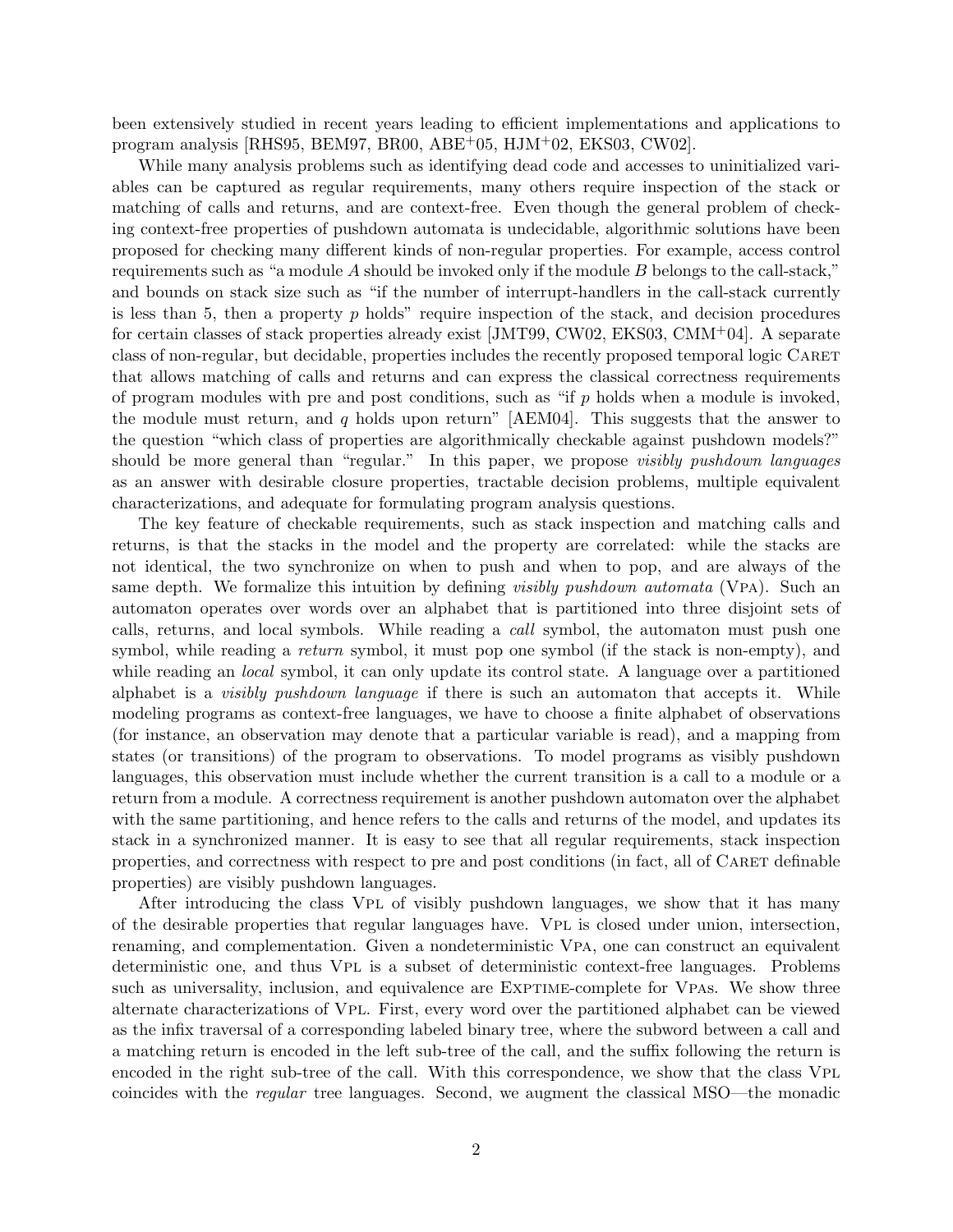second order theory over natural numbers with successor and unary predicates (which gives an alternative logical characterization of regular languages), with a binary *matching* predicate  $\mu(x, y)$ that holds if y is a matching return for the call x. We show that the resulting theory  $MSO<sub>\mu</sub>$  is expressively equivalent to Vpl. Finally, we identify restrictions on the productions of context-free grammars to get a grammar-based characterization of Vpl.

Analysis of liveness requirements such as "every write operation must be followed by a read operation" is formulated using automata over infinite words, and the theory of  $\omega$ -regular languages is well developed with many of the counterparts of the results for regular languages (c.f. [Tho90, VW94]). Consequently, we also define Vpas augmented with acceptance conditions such as *B¨uchi* and *Muller*, that accept visibly pushdown  $\omega$ -languages. We establish that the resulting class  $\omega$ -VPL is closed under union, intersection, renaming, and complementation. Decision problems for  $\omega$ -VPAs have the same complexity as the corresponding problems for Vpas. As in the finite case, the class  $\omega$ -VPL can be characterized by regular languages of infinite trees with exactly one infinite path, as well as by  $MSO_\mu$ . The significant difference in the infinite case is that nondeterministic automata are strictly more expressive than the deterministic ones: the language "the stack is repeatedly bounded" (that is, for some n, the stack depth is at most n in infinitely many positions) can be easily characterized using a nondeterministic Büchi  $\omega$ -VPA, and we prove that no deterministic Muller  $\omega$ -VPA accepts this language. However, we show that nondeterministic Büchi  $\omega$ -VPA can be complemented and hence problems such as checking for inclusion are still decidable.

#### **Related work.**

The idea of making calls and returns in a recursive program visible to the specification language for writing properties appears implicitly in [JMT99] which proposes a logic over stack contents to specify security constraints, and in [EKS03] which augments linear temporal logic with regular valuations over stack contents, and explicitly in our recent work on the temporal logic CARET that allows modalities for matching calls and returns [AEM04]. There is an extensive literature on pushdown automata, context-free languages, deterministic pushdown automata, and context-free  $\omega$ -languages (c.f. [ABB97]). The most related work is McNaughton's parenthesis languages with a decidable equivalence problem [McN67]. A parenthesis language is produced by a context-free grammar where each application of a production introduces a pair of parentheses, delimiting the scope of production. These parentheses can be viewed as visible calls and returns. Knuth showed that parentheses languages are closed under union, intersection, and difference (but not under complementation, primarily because parenthesis languages can consist of only well parenthesized words), and it is decidable to check whether a context-free language is a parenthesis language [Knu67]. These proofs are grammar-based and complex, and connection to pushdown automata was not studied. Furthermore, parenthesis languages are a strict subclass of visibly pushdown languages, even when restricted to languages of well-bracketed words, and the class of parenthesis languages is not closed under Kleene-∗. Recently, balanced grammars are defined as a generalization of parenthesis languages by allowing several kinds of parentheses and regular languages in the right hand sides of productions [BB02]. It turns out that this class of languages is also a strict subclass of Vpl. In the program analysis context, the notion of having unmatched returns (as in Vpl) is useful as calls to procedures may not return.

It has been observed that propositional dynamic logic can be augmented with some restricted class of context-free languages, and *simple-minded* pushdown automata, which may be viewed as a restricted class of Vpas, have been proposed to explain the phenomenon [HKT00].

Finally, there is a logical characterization of context free languages using quantifications over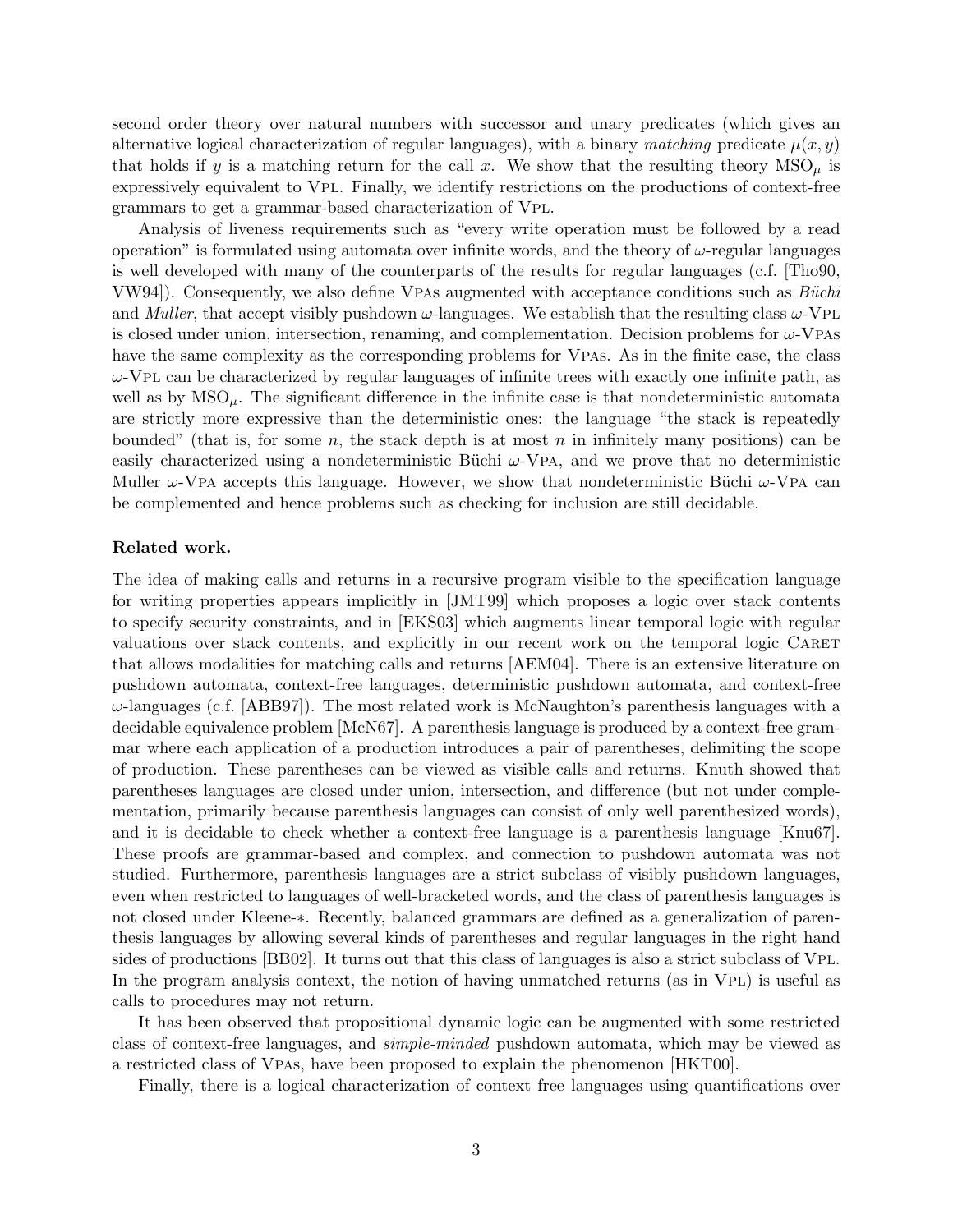matchings [LST94]. Also, properties expressing boundedness of stack, and repeatedly boundedness, have received a lot of attention recently [CDT02, BSW03].

### **2 Visibly pushdown languages**

#### **2.1 Definition via pushdown automata**

A *pushdown alphabet* is a tuple  $\tilde{\Sigma} = \langle \Sigma_c, \Sigma_r, \Sigma_\ell \rangle$  that comprises three disjoint finite alphabets— $\Sigma_c$ is a finite set of *calls*,  $\Sigma_r$  is a finite set of *returns* and  $\Sigma_\ell$  is a finite set of *local actions*. For any such  $\Sigma$ , let  $\Sigma = \Sigma_c \cup \Sigma_r \cup \Sigma_\ell$ .

We define pushdown automata over  $\Sigma$ . Intuitively, the pushdown automaton is restricted such that it pushes onto the stack only when it reads a call, it pops the stack only at returns, and does not use the stack when it reads local actions. The input hence controls the kind of operations permissible on the stack—however, there is no restriction on the symbols that can be pushed or popped. We call such an automaton a *visibly pushdown automaton*, defined as follows:

**Definition 1 (Visibly pushdown automaton)** *A (nondeterministic) visibly pushdown automaton on finite words over*  $\langle \Sigma_c, \Sigma_r, \Sigma_\ell \rangle$  *is a tuple*  $M = (Q, Q_{in}, \Gamma, \delta, Q_F)$  where Q *is a finite set of states,*  $Q_{in} \subseteq Q$  *is a set of initial states,*  $\Gamma$  *is a finite stack alphabet that contains a special bottom* $of\text{-}stack\; symbol\perp,\ \delta\subseteq (Q\times \Sigma_c\times Q\times (\Gamma\setminus\{\perp\}))\cup (Q\times \Sigma_r\times \Gamma\times Q)\cup (Q\times \Sigma_\ell\times Q),\;and\;Q_F\subseteq Q$ *is a set of final states.*

A transition  $(q, a, q', \gamma)$ , where  $a \in \Sigma_c$  and  $\gamma \neq \bot$ , is a push-transition where on reading a,  $\gamma$  is pushed onto the stack and the control changes from state q to q'. Similarly,  $(q, a, \gamma, q')$  is a pop-transition where  $\gamma$  is read from the top of the stack and popped (if the top of stack is  $\perp$ , then it is read but not popped), and the control state changes from  $q$  to  $q'$ . Note that on local actions, there is no stack operation.

A stack is a nonempty finite sequence over  $\Gamma$  ending in the bottom-of-stack symbol  $\bot$ ; let us denote the set of all stacks as  $St = (\Gamma \setminus {\{\perp\}})^*.$  { $\perp$ }. For a word  $w = a_1 \ldots a_k$  in  $\Sigma^*$ , a run of M on w is a sequence  $\rho = (q_0, \sigma_0), \ldots (q_k, \sigma_k)$ , where each  $q_i \in Q$ ,  $\sigma_i \in St$ ,  $q_0 \in Q_{in}$ ,  $\sigma_0 = \perp$  and for every  $1 \leq i \leq k$  the following holds:

**[Push]** If  $a_i$  is a call, then for some  $\gamma \in \Gamma$ ,  $(q_i, a_i, q_{i+1}, \gamma) \in \delta$  and  $\sigma_{i+1} = \gamma \cdot \sigma_i$ .

**[Pop]** If  $a_i$  is a return, then for some  $\gamma \in \Gamma$ ,  $(q_i, a_i, \gamma, q_{i+1}) \in \delta$  and either  $\gamma \neq \bot$  and  $\sigma_i = \gamma \cdot \sigma_{i+1}$ , or  $\gamma = \perp$  and  $\sigma_i = \sigma_{i+1} = \perp$ .

**[Local]** If  $a_i$  is a local action, then  $(q_i, a_i, q_{i+1}) \in \delta$  and  $\sigma_{i+1} = \sigma_i$ .

A run  $\rho = (q_0, \sigma_0), \ldots (q_k, \sigma_k)$  is accepting if the last state is a final state, that is, if  $q_k \in Q_F$ . A word  $w \in \Sigma^*$  is accepted by a VPA M if there is an accepting run of M on w. The language of  $M, L(M)$ , is the set of words accepted by M.

Vpas cannot even read the top of the stack on local actions; however this is not a restriction as for any Vpa with stack alphabet Γ that can read the top of the stack, one can build a Vpa (with a stack alphabet  $\Gamma' = (\Gamma \times \Gamma) \cup {\{\perp\}}$  that keeps track of the top of the stack in its control state. Note that acceptance of Vpas is defined by final-state and not by emptiness of stack as the latter is too restrictive. Also,  $\epsilon$ -transitions are not allowed, but the expressiveness will not increase if we allow  $\epsilon$ -transitions that do not push or pop.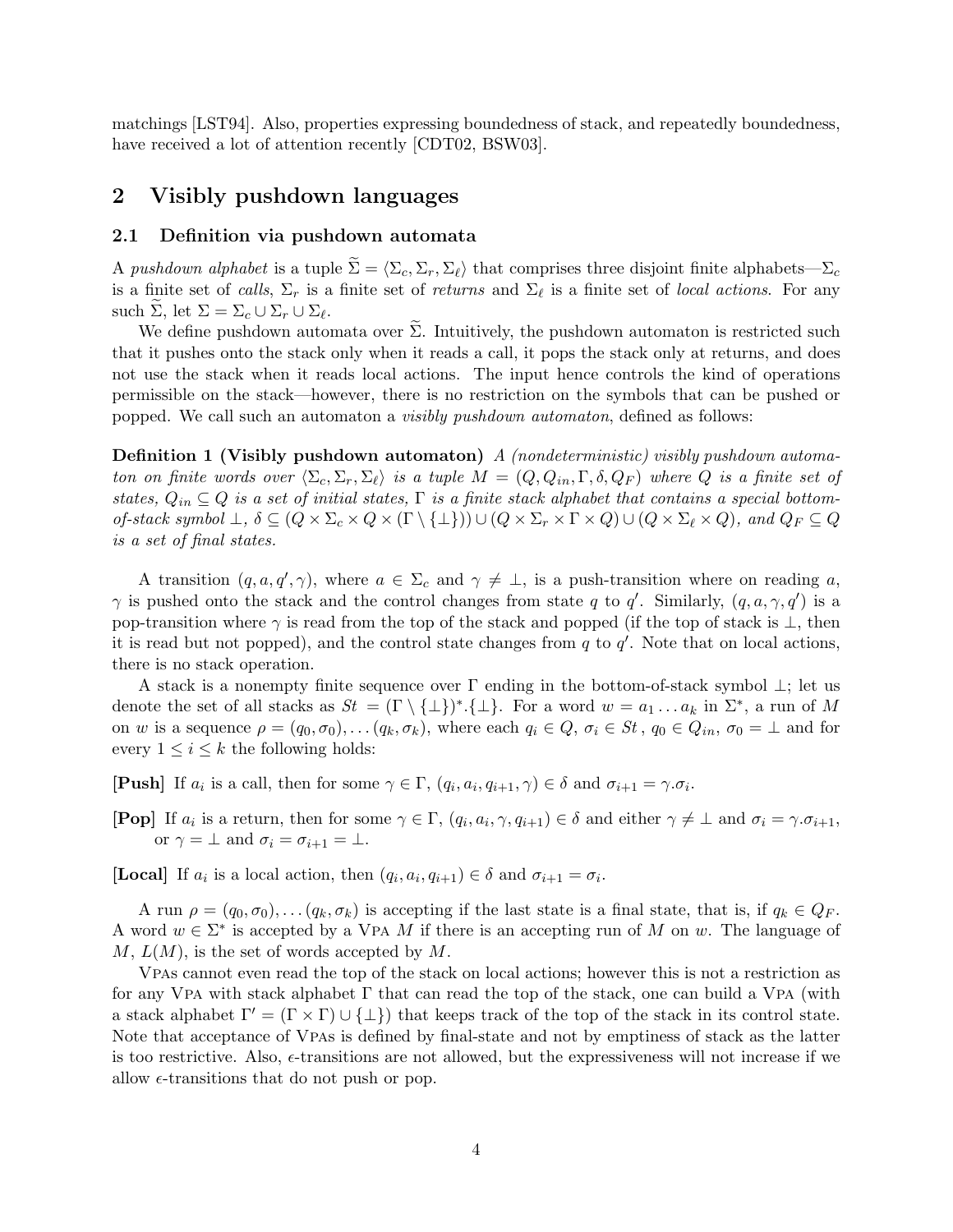**Definition 2 (Visibly pushdown languages)** *A language of finite words*  $L \subseteq \Sigma^*$  *is a visibly pushdown language (*VPL) with respect to  $\Sigma$  (a  $\Sigma$ -VPL) if there is a VPA M over  $\Sigma$  such that  $L(M) = L$ .

Note that, by definition, a visibly pushdown language over  $\widetilde{\Sigma}$  is a context-free language over  $\Sigma$ . If L is a regular language over  $\Sigma$ , then L is a VPL irrespective of the partitioning of  $\Sigma$  into calls, returns, and local symbols. If  $\Sigma^c = \{a\}$  and  $\Sigma^r = \{b\}$ , then the language  $\{a^n b^n | n \geq 0\}$  is a VPL. but the language  $\{b^n a^n \mid n \geq 0\}$  is not a VPL with respect to this partitioning. The set of words with equal number of  $a$  and  $b$  symbols is a context-free language, but is not a VPL not matter what partitioning we choose.

While visibly pushdown languages are a strict subclass of context-free languages, for every context-free language, we can associate a visibly pushdown language over a different alphabet in the following way.

**Proposition 1 (Embedding context-free languages as** Vpl**s)** *If* <sup>L</sup> *is a context-free language over an alphabet*  $\Sigma$ , then there exists a VPL L' *over the pushdown alphabet*  $\langle \Sigma \times \{c\}, \Sigma \times \{r\}, \Sigma \times \{\ell\} \rangle$ *such that*  $L = h(L')$ *, where h is a renaming function that maps each symbol*  $(a, s)$ *, for*  $s \in \{c, r, \ell\}$ *, to* a*.*

**Proof:** Let P be a pushdown automaton over  $\Sigma$  and let us assume, without loss of generality, that on reading a symbol, P pushes or pops at most one stack symbol, and acceptance is defined using final states. Let  $\Sigma_c = \Sigma \times \{c\}, \Sigma_r = \Sigma \times \{r\}$  and  $\Sigma_{\ell} = \Sigma \times \{\ell\}.$  Now consider the visibly pushdown automaton over  $\langle \Sigma_c, \Sigma_r, \Sigma_\ell \rangle$  obtained by transforming P such that every transition on a that pushes onto the stack is transformed to a transition on  $(a, c)$ , transitions on a that pop the stack are changed to transitions on  $(a, r)$  and the remaining a-transitions are changed to transitions over  $(a, \ell)$ . Then a word  $w = a_1 a_2 \ldots a_k$  is accepted by P iff there is some augmentation w' of w,  $w' = (a_1, b_1)(a_2, b_2)\dots(a_k, b_k)$ , where each  $b_i \in \{c, r, \ell\}$ , such that w' is accepted by M. Thus M accepts the words in  $L(P)$  annotated with information on how P handles the stack. It follows that  $L(P) = f(L(M)).$ 

We now briefly sketch how to model formal verification problems using VPL. Suppose we are given a boolean program  $P$  (that is, a program where all the variables have finite types) with procedures (or methods) that can call one another. We choose a suitable pushdown alphabet  $(\Sigma_c, \Sigma_r, \Sigma_\ell)$ , and associate a symbol with every transition of P with the restriction that calls are mapped to  $\Sigma_c$ , returns are mapped to  $\Sigma_r$ , and all other statements are mapped to  $\Sigma_\ell$ . Then, P can be viewed as a generator for a visibly pushdown language  $L(P)$ . The specification is given as another VPL S over the same alphabet, and the program is correct iff  $L(P) \subseteq S$ . Requirements that can be verified in this manner include all regular properties, and non-regular properties such as: partial correctness (if  $p$  holds when a procedure is invoked, then, if the procedure returns,  $q$ holds upon return), total correctness (if  $p$  holds when a procedure is invoked, then the procedure must return and  $q$  must hold at the return state), local properties (the abstract computation within a procedure obtained by skipping over subcomputations corresponding to calls to other procedures satisfies a regular property, for instance, every request is followed by a response), access control (a procedure  $P_i$  can be invoked only if another procedure  $P_j$  is in the current stack), and interrupt stack limits (whenever the number of interrupts in the call-stack is bounded by a given constant, a property <sup>p</sup> holds). In fact, all properties from [JMT99, EKS03, AEM04] are Vpls.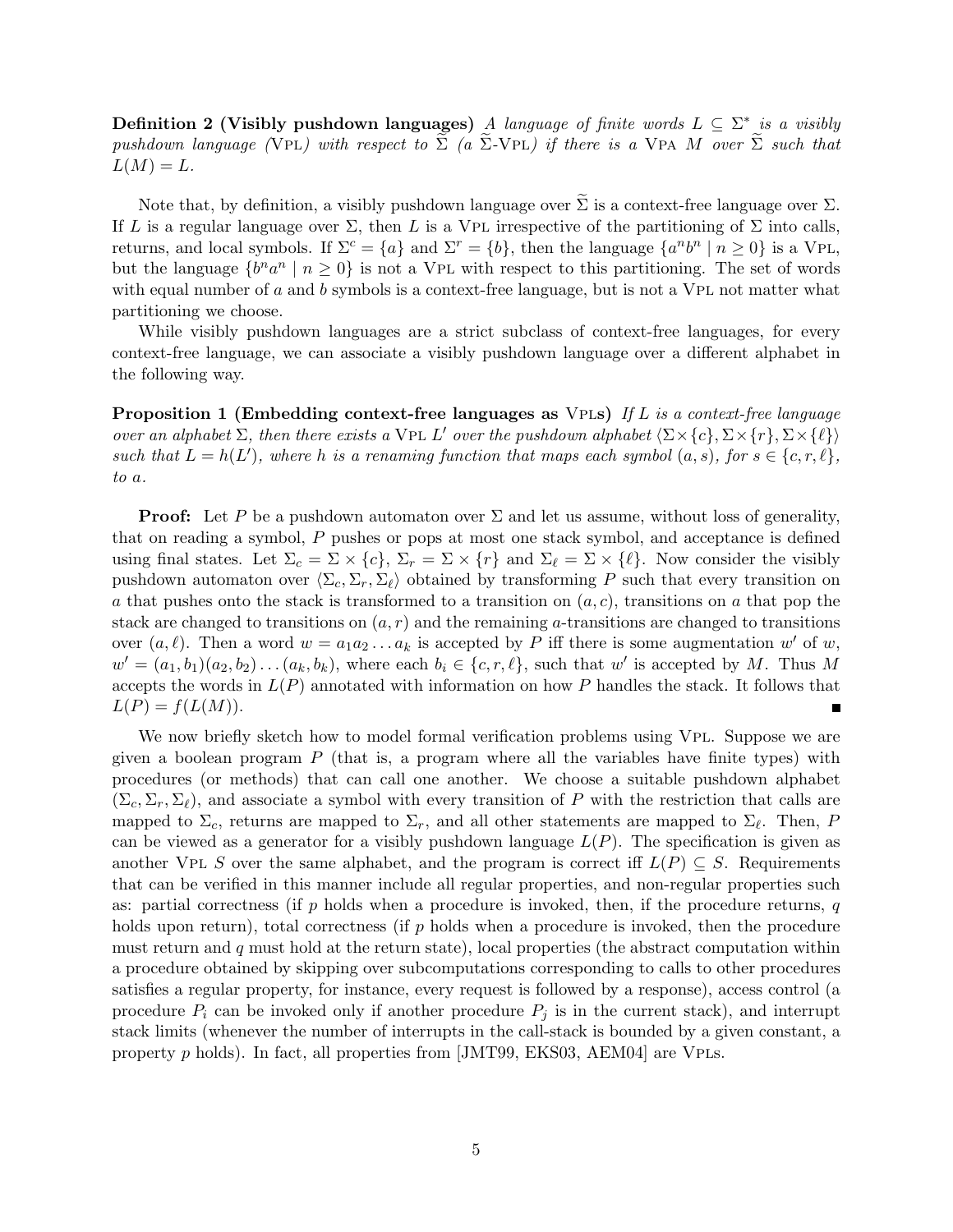#### **2.2 Closure properties**

Let us define first a renaming-operation. A renaming of  $\widetilde{\Sigma}$  to  $\widetilde{\Sigma'}$  is a function  $f : \Sigma \to \Sigma'$ , such that  $f(\Sigma_c) \subseteq \Sigma_c'$ ,  $f(\Sigma_r) \subseteq \Sigma_r'$  and  $f(\Sigma_\ell) \subseteq \Sigma_\ell'$ . A renaming f is extended to words over  $\Sigma$  in the natural way:  $f(a_1 \ldots a_k) = f(a_1) \ldots f(a_k)$ .

Recall that context-free languages are closed under union, renaming, concatenation and Kleene- ∗, but not under intersection. Visibly pushdown automata are however closed under all these operations:

**Theorem 1 (Closure)** Let  $L_1$  and  $L_2$  be visibly pushdown languages with respect to  $\Sigma$ . Then,  $L_1 \cup L_2$ ,  $L_1 \cap L_2$ ,  $L_1 \cap L_2$  *and*  $L_1^*$  *are visibly pushdown languages with respect to*  $\Sigma$ *. Also, if* f *is a renaming of*  $\widetilde{\Sigma}$  *to*  $\widetilde{\Sigma}'$ , then  $f(L_1)$  *is a visibly pushdown language with respect to*  $\widetilde{\Sigma}'$ .

**Proof:** Given  $L_1$  and  $L_2$  accepted by VPAs  $M_1$  and  $M_2$ , closure under union follows by taking the union of the states and transitions of  $M_1$  and  $M_2$  (assuming they are disjoint) and taking the new set of initial states (final states) to be the union of the initial states (final states) of  $M_1$  and  $M_2$ .

 $L_1 \cap L_2$  can be accepted by a VPA M that has as its set of states the product of the states of  $M_1$  and  $M_2$ , and as its stack alphabet the product of the stack alphabets of  $M_1$  and  $M_2$ . When reading a call, if  $M_1$  pushes  $\gamma_1$  and  $M_2$  pushes  $\gamma_2$ , then M pushes  $(\gamma_1, \gamma_2)$ . The set of initial (final) states is the product of the initial (final) states of  $M_1$  and  $M_2$ . Note that we crucially use the fact that  $M_1$  and  $M_2$ , being VPAs, synchronize on the push and pop operations on the stack.

Given L accepted by VPA M and a renaming  $f, f(L)$  can be accepted by simply transforming each transition of M on a to a transition on  $f(a)$ .

Given  $L_1$  and  $L_2$ , we can design a VPA that accepts  $L_1 \cdot L_2$  by nondeterministically guessing a split of the input word w into  $w_1$  and  $w_2$ . The VPA simulates  $w_1$  on  $M_1$  and  $w_2$  on  $M_2$  using different stack-alphabets; when simulating  $M_2$ , the stack-alphabet for  $M_1$  is treated as bottom-of-stack.

A slightly more involved construction can be done to accept  $L^*$ . Let  $M = (Q, Q_{in}, \Gamma, Q_F)$  be a VPA that accepts L. We build the automaton  $M^*$  as follows.  $M^*$  simulates M step by step, but when M changes its state to a final state,  $M^*$  can nondeterministically update its state to an initial state, and thus, restart M. Upon this switch,  $M^*$  must treat the stack as if it is empty, and this requires tagging its state so that in a tagged state the top can be assumed to be  $\perp$  ignoring the actual content of the stack. More precisely, the state-space of  $M^*$  is  $Q \oplus Q'$ , its stack alphabet is  $\Gamma \uplus \Gamma'$ , and its initial states are  $Q_{in}$ . Its transitions are as follows

- **(Local)** For each local transition  $(q, a, p) \in \delta$ ,  $M^*$  contains the transitions  $(q, a, p)$  and  $(q', a, p')$ , and if  $p \in Q_F$ , then the transitions  $(q, a, r')$  and  $(q', a, r')$  for each  $r \in Q_{in}$ .
- **(Push)** For each push transition  $(q, a, p, \gamma) \in \delta$ ,  $M^*$  contains the transitions  $(q, a, p, \gamma)$  and  $(q', a, p, \gamma')$ , and if  $p \in Q_F$ , then the transitions  $(q, a, r', \gamma)$  and  $(q', a, r', \gamma)$ , for each  $r \in Q_{in}$ .
- **(Pop)** For each pop transition  $(q, a, \gamma, p) \in \delta$ ,  $M^*$  contains the transitions  $(q, a, \gamma, p)$  and  $(q, a, \gamma', p')$ , and if  $p \in Q_F$ , then the transitions  $(q, a, \gamma, r')$  and  $(q, a, \gamma', r')$ , for each  $r \in Q_{in}$ . For each pop transition  $(q, a, \perp, p) \in \delta$ , M<sup>\*</sup> contains the transitions  $(q', a, \gamma, p')$  for each  $\gamma \in \Gamma \cup \Gamma'$ , and if  $p \in Q_F$ , also the transitions  $(q', a, \gamma, r')$  for each  $\gamma \in \Gamma \cup \Gamma'$  and  $r \in Q_{in}$ .

Note that from a tagged state, upon a push,  $M^*$  pushes a tagged symbol on the stack so that at any point, the relevant portion of the stack is from the top down to the first tagged symbol. This allows restoring the tagging of the state while popping a tagged symbol. The set of final states for  $M^*$  is  $Q_F \oplus Q'_F$ . It is easy to check that  $L(M^*) = L^*$ .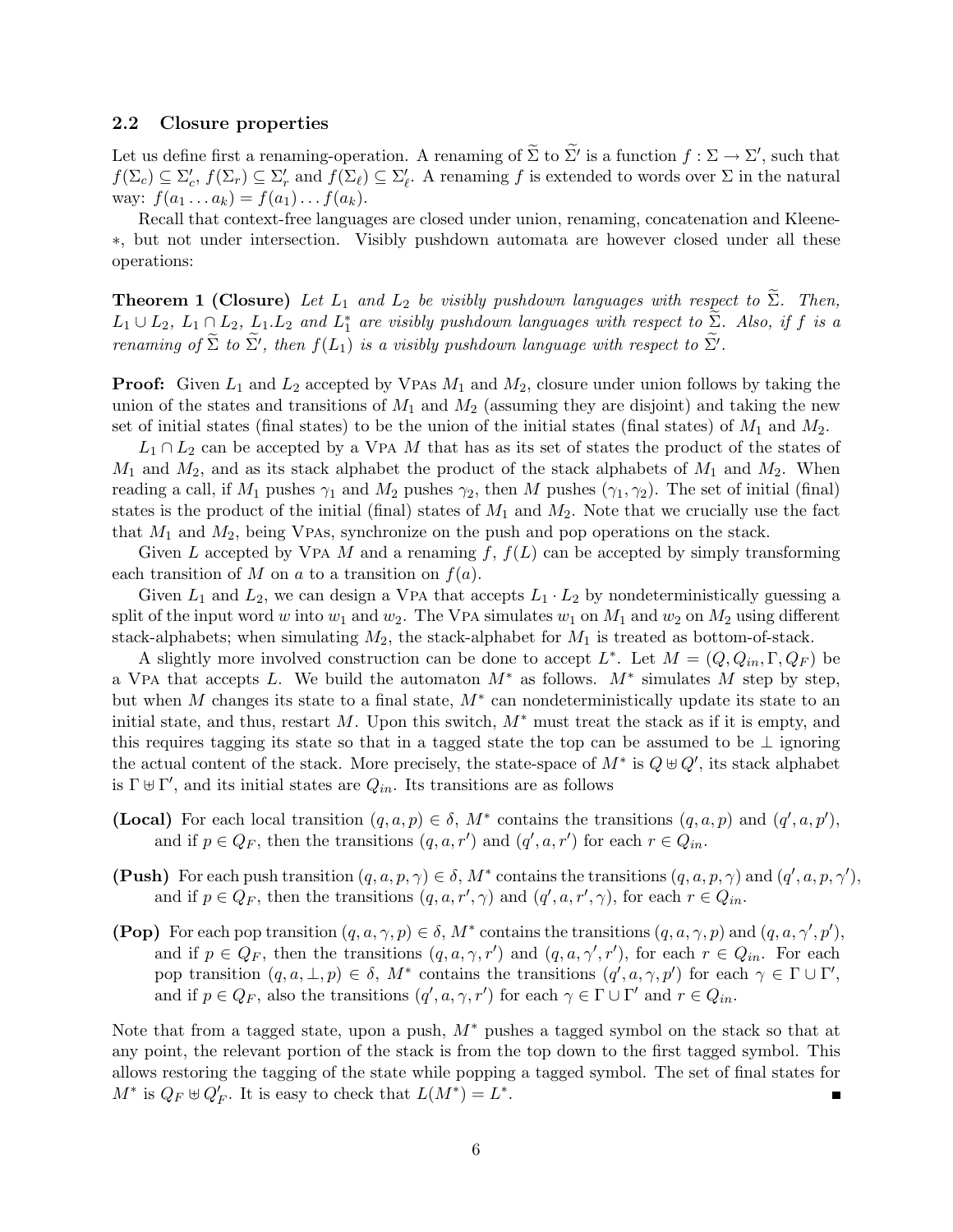Note that the restriction that  $f$  maps calls to calls, returns to returns, and local actions to local actions, is important for closure of Vpls under renaming. Vpls are not closed under unrestricted renaming functions since such renaming allows embedding arbitrary context-free languages (see Proposition 1).

VPAs can also be *determinized*. A VPA  $(Q, Q_{in}, \Gamma, \delta, Q_F)$  is said to be deterministic if  $|Q_{in}| = 1$ and for every  $q \in Q$ :

- for every  $a \in \Sigma_{\ell}$ , there is at most one transition of the kind  $(q, a, q') \in \delta$ ,
- for every  $a \in \Sigma_c$ , there is at most one transition of the form  $(q, a, q', \gamma) \in \delta$ , and
- for every  $a \in \Sigma_r$ ,  $\gamma \in \Gamma$ , there is at most one transition of the form  $(q, a, \gamma, q') \in \delta$ .

**Theorem 2 (Determinization)** For any VPA M over  $\widetilde{\Sigma}$ , there is a deterministic VPA M' over  $\sum_{n=1}^{\infty}$  such that  $L(M') = L(M)$ . Moreover, if M has n states, we can construct M' with  $O(2^{n^2})$  states and with stack alphabet of size  $O(2^{n^2} \cdot |\Sigma_c|)$ .

**Proof:** Let L be accepted by a VPA  $M = (Q, Q_{in}, \Gamma, \delta, Q_F)$ . We construct an equivalent deterministic Vpa as follows.

The main idea behind the proof is to do a subset construction but postpone handling the push-transitions that  $M$  does; instead, we store the call actions and simulate the push-transitions corresponding to them later, namely at the time of the corresponding pop-transition. The construction will have a component  $S$  that is a set of "summary" edges that keeps track of what state transitions are possible from a push-transition to the corresponding pop-transition. Using the summary information, the set of reachable states is updated.

Let  $w = w_1 a_1 w_2 a_2 w_3$ , where in  $w_1$  every call is matched by a return, but there may be unmatched returns;  $w_2$  and  $w_3$  are words in which all calls and returns are matched; and  $a_1$  and  $a_2$ are calls (that don't have matching returns in  $w$ ). Then after reading  $w$ , the VPA we construct will have as its stack  $(S_2, R_2, a_2)(S_1, R_1, a_1)$  and its control state will be  $(S, R)$ . Here  $S_2$  contains all the pairs  $(q, q')$  such that the VPA M can get on  $w_2$  from q with stack  $\perp$  to q' with stack  $\perp$ .<br>Similarly S, is the summary for  $w_2$  and S is the summary for  $w_2$ . The set B, is the set of states Similarly  $S_1$  is the summary for  $w_1$  and S is the summary for  $w_3$ . The set  $R_1$  is the set of states reachable by M from any initial state on  $w_1$ ,  $R_2$  is the set of states reachable from any initial state on  $w_1a_1w_2$  and R is the set of states reached by the M after w. We maintain such a property of the stack and control-state as an invariant.

If now a call  $a_3$  occurs, we push  $(S, R, a_3)$ , update R using all possible transitions on  $a_3$  to get R', and go to state  $(S', R')$  where  $S' = \{(q, q) | q \in Q\}$  is the initialization of the summary. On local actions we update the R-component. If a return  $a'_2$  occurs, we pop  $(S_2, R_2, a_2)$ , and update  $S_2$  and  $R_2$  using the current summary S along with a push-transition on  $a_2$  and a corresponding pop-transition on  $a'_2$ .

Let L be accepted by a VPA  $M = (Q, Q_{in}, \Gamma, \delta, Q_F)$ . We construct an equivalent deterministic VPA  $M' = (Q', Q'_{in}, \Gamma', \delta', Q'_F)$  as follows.<br>Let  $Q' = 2Q \times Q \times 2Q$  if  $Id_{\mathcal{Q}}$  denotes

Let  $Q' = 2^{Q \times Q'} \times 2^Q$ . If  $Id_Q$  denotes the set  $\{(q,q) \mid q \in Q\}$ , then  $Q'_{in} = \{(Id_Q, Q_{in})\}$ . The stack alphabet Γ' is the set of elements  $(S, R, a)$ , where  $(S, R) \in Q'$  and  $a \in \Sigma_c$ . The transition relation  $\delta'$  is given by:

**(Local)** For every  $a \in \Sigma_{\ell}$ ,  $((S, R), a, (S', R')) \in \delta'$  where  $S' = \{(q, q') \mid \exists q'' : (q, q'') \in S, (q'', a, q') \in \mathcal{S}\}$  $\delta$ ,  $R' = \{q' | \exists q \in R : (q, a, q') \in \delta\}.$ 

**(Call)** For every  $a \in \Sigma_c$ ,  $((S, R), a, (Id_Q, R'), (S, R, a)) \in \delta'$  where  $R' = \{q' \mid \exists q \in R, \gamma \in \Gamma :$  $(q, a, q', \gamma) \in \delta$ .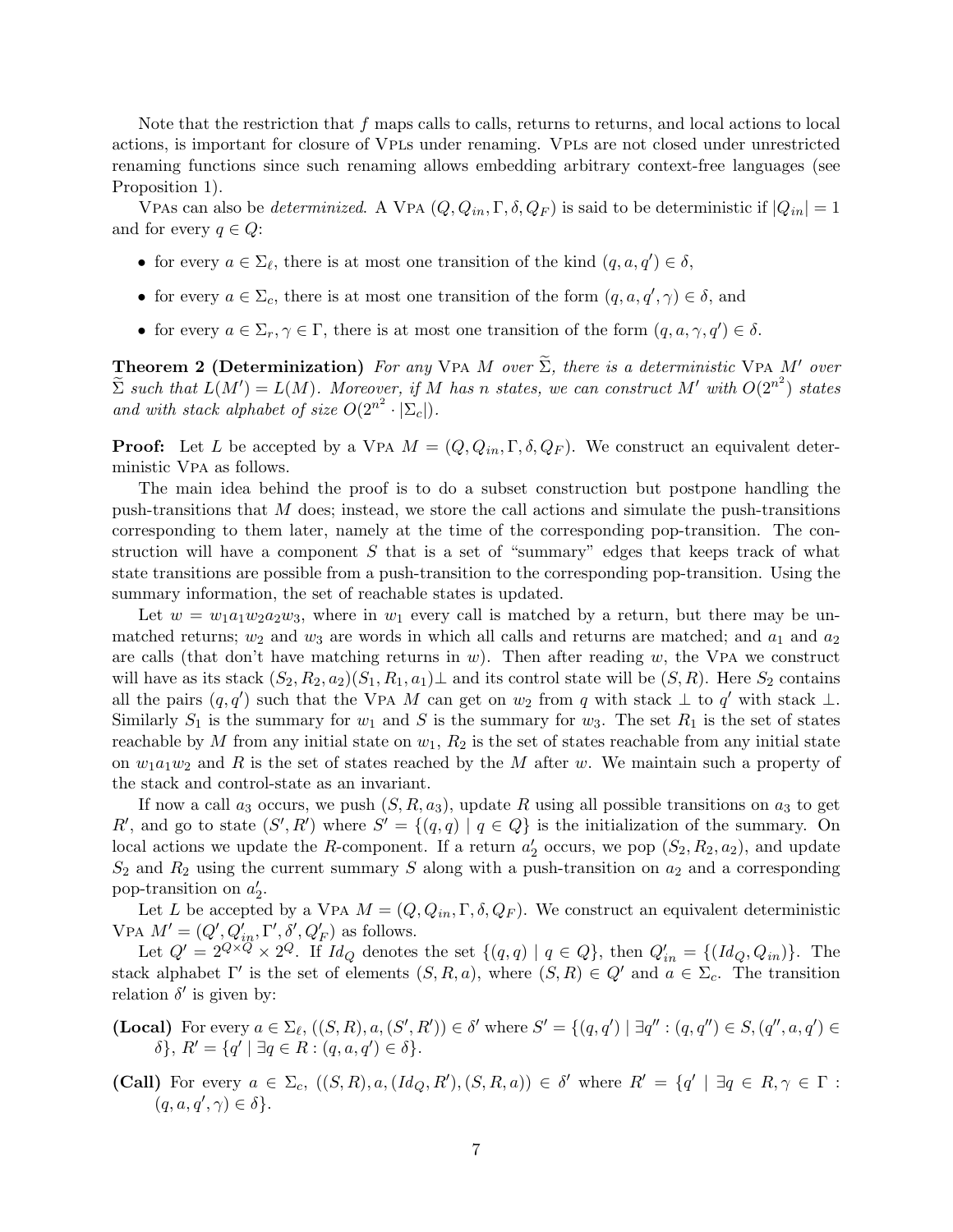### **(Return)**

- For every  $a \in \Sigma_r$ ,  $((S, R), a, (S', R', a'), (S'', R'')) \in \delta'$  if  $(S'', R'')$  satisfies the following: Let  $Update = \{(q, q') \mid \exists q_1, q_2 \in Q, \gamma \in \Gamma : (q, a', q_1, \gamma) \in \delta, (q_1, q_2) \in S, (q_2, a, \gamma, q') \in \delta\}.$ Then,  $S'' = \{(q, q') \mid \exists q_3 : (q, q_3) \in S', (q_3, q') \in Update\}$  and  $R'' = \{q' \mid \exists q \in R', (q, q') \in Update\}.$
- For every  $a \in \Sigma_r$ ,  $((S, R), a, \bot, (S', R')) \in \delta'$  if  $S' = \{(q, q') | \exists q'' : (q, q'') \in$  $S, (q'', a, \perp, q') \in \delta$ ,  $R' = \{q' \mid \exists q \in R : (q, a, \perp, q') \in \delta\}.$

The set of final states is  $Q'_F = \{(S, R) | R \cap Q_F \neq \emptyset\}.$ 

Intuitively, the R-component keeps track of the current set of reachable states. When a callaction occurs,  $R$  is propagated on all push-transitions and will be used to determine acceptance provided there is no matching return. If there is a matching return, then the summary of this call-return segment will be computed in the S-component and the R-component in the state before the call occurred will be updated with this summary.

Since deterministic Vpas can be complemented by complementing the set of final states, we have:

**Corollary 1** *The class of visibly pushdown languages is closed under complementation. That is, if* L *is a*  $\Sigma$ -VPL, *then*  $\overline{L}$  *is also a*  $\Sigma$ -VPL.

### **2.3 Decision problems**

Turning now to decidability of decision problems for Vpas, observe that since a Vpa is a PDA, emptiness is decidable in time  $O(n^3)$  where n is the number of states in the VPA. The universality problem for VPAs is to check whether a given VPA M accepts all strings in  $\Sigma^*$ . The inclusion problem is to find whether, given two VPAs  $M_1$  and  $M_2$ ,  $L(M_1) \subseteq L(M_2)$ . Though both are undecidable for PDAs, they are decidable for Vpas:

**Theorem 3** *The universality problem and the inclusion problem are* EXPTIME-complete.

**Proof:** Decidability and membership in EXPTIME for inclusion hold because, given VPAs  $M_1$  and  $M_2$ , we can take the complement of  $M_2$ , take its intersection with  $M_1$  and check for emptiness. Universality reduces to checking inclusion of the language of the fixed 1-state VPA  $M_1$  accepting  $\Sigma^*$  with the given VPA M. We now show that universality is EXPTIME-hard (hardness of inclusion follows by the above reduction).

The reduction is from the membership problem for alternating linear-space Turing machines (TM) and is similar to the proof in [BEM97] where it is shown that checking pushdown systems against linear temporal logic specifications is EXPTIME-hard.

Given an input word for such a fixed TM, a run of the TM on the word can be seen as a binary tree of configurations, where the branching is induced by the universal transitions. Each configuration can be coded using  $O(n)$  bits, where n is the length of the input word. Consider an infix traversal of this tree, where every configuration of the tree occurs twice: when it is reached from above for the first time, we write out the configuration and when we reach it again from its left child we write out the configuration in reverse. This encoding has the property that for any parent-child pair, there is a place along the encoding where the configuration at the parent and child appear consecutively. We then design, given an input word to the TM, a Vpa that accepts a word w iff w is either a wrong encoding (i.e. does not correspond to a run of the TM on the input word) or w encodes a run that is not accepting. The VPA checks if the word satisfies the property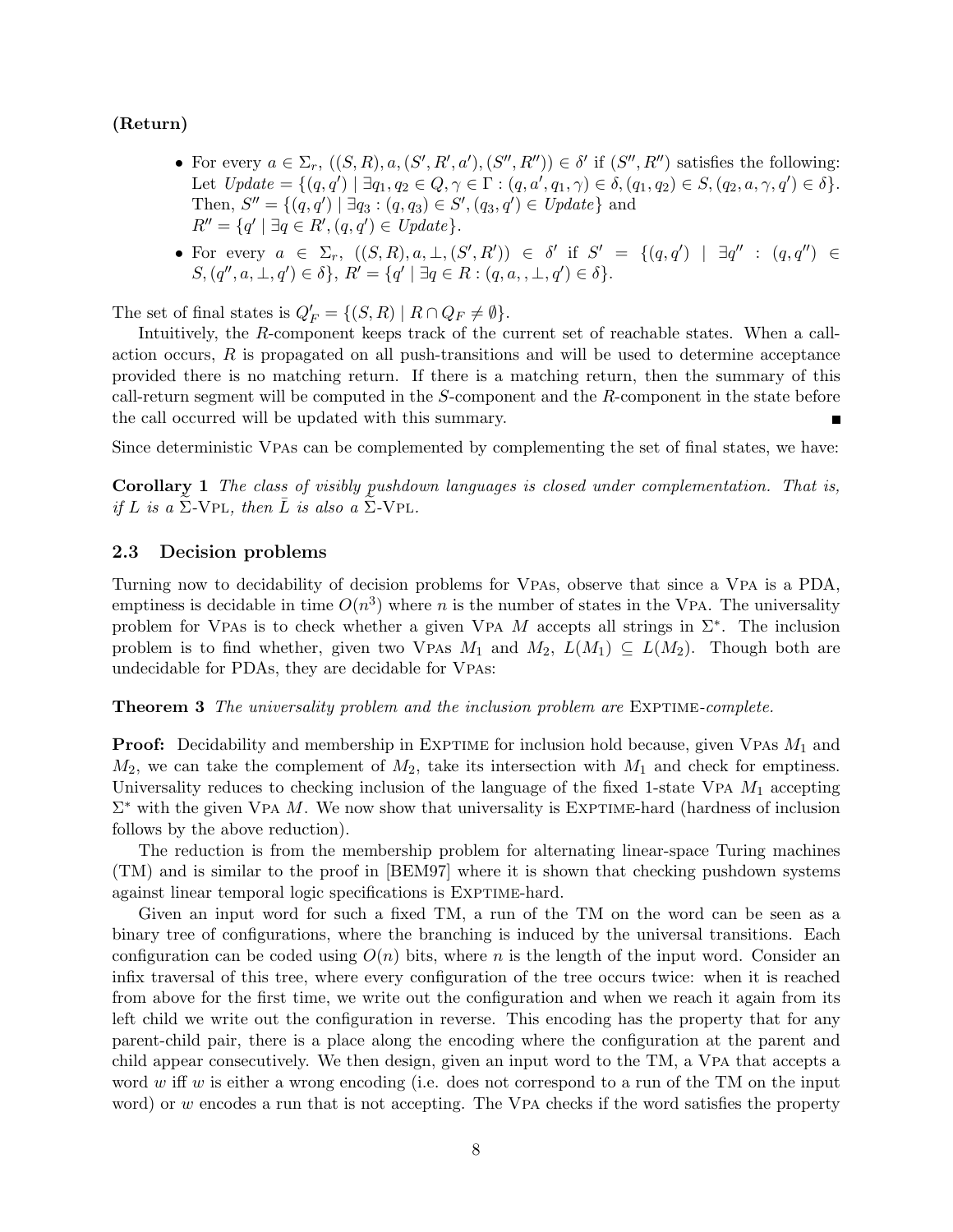|             | Closure under        |                      |                      |          |                      |  |
|-------------|----------------------|----------------------|----------------------|----------|----------------------|--|
|             | Union                | Intersection         | Complement           | Concat.  | Kleene-*             |  |
| Regular     | Yes                  | Yes                  | $\operatorname{Yes}$ | Yes      | Yes                  |  |
| <b>CFL</b>  | $\operatorname{Yes}$ | No                   | No                   | Yes      | ${\rm Yes}$          |  |
| <b>DCFL</b> | No                   | N <sub>o</sub>       | Yes                  | $\rm No$ | No                   |  |
| Vpl         | Yes                  | $\operatorname{Yes}$ | Yes                  | Yes      | $\operatorname{Yes}$ |  |

Figure 1: Closure Properties

|             | Decision problems for automata |                          |                |  |  |  |
|-------------|--------------------------------|--------------------------|----------------|--|--|--|
|             | Emptiness                      | Universality/Equivalence | Inclusion      |  |  |  |
| <b>NFA</b>  | <b>NLOGSPACE</b>               | <b>PSPACE</b>            | <b>PSPACE</b>  |  |  |  |
| <b>PDA</b>  | <b>PTIME</b>                   | Undecidable              | Undecidable    |  |  |  |
| <b>DPDA</b> | <b>PTIME</b>                   | Decidable                | Undecidable    |  |  |  |
|             | <b>PTIME</b>                   | <b>EXPTIME</b>           | <b>EXPTIME</b> |  |  |  |

Figure 2: Summary of decision problems

that a configuration at a node is reversed when it is visited again using the stack. The Vpa can also guess nondeterministically a parent-child pair and check whether they correspond to a wrong evolution of the TM, using the finite-state control. Thus the VPA accepts  $\Sigma^*$  iff the Turing machine does not accept the input.

The following table summarizes and compares closure properties and decision problems for CFLs, deterministic CFLs (DCFLs), Vpls and regular languages. In the context of reducing program analysis questions to inclusion problems for Vpl, note that the complexity is polynomial in the model and exponential only in the specification.

# **3 A logical characterization**

Given a word  $w$  over a pushdown alphabet, recall that there is a natural notion of associating each call in w with its matching return, if it exists. We can now define a logic over words over  $\Sigma$  that has in its signature this matching relation  $\mu$ .

Fix  $\Sigma$ . A word w over  $\Sigma$  can be treated as a structure over the universe  $U = \{1, \ldots, |w|\}$  that denotes the set of positions and a set of unary predicates  $Q_a$ , for each  $a \in \Sigma$ , where  $Q_a(i)$  is true iff  $w[i] = a$ . Also, we have a binary relation  $\mu$  over U that corresponds to the matching relation of calls and returns:  $\mu(i, j)$  is true iff w[i] is a call and w[j] is its matching return. Let us fix a countable infinite set of first-order variables  $x, y, \ldots$  and a countable infinite set of monadic second-order (set) variables  $X, Y, \ldots$ 

**Definition 3 (Monadic second order logic with matching relation)** *The* monadic secondorder logic  $(MSO<sub>µ</sub>)$  over  $\Sigma$  *is defined as:* 

$$
\varphi := Q_a(x) | x \in X | x \le y | \mu(x, y) | \neg \varphi | \varphi \vee \varphi | \exists x. \varphi | \exists X. \varphi
$$

*where*  $a \in \Sigma$ , x *is a first-order variable and* X *is a set variable.*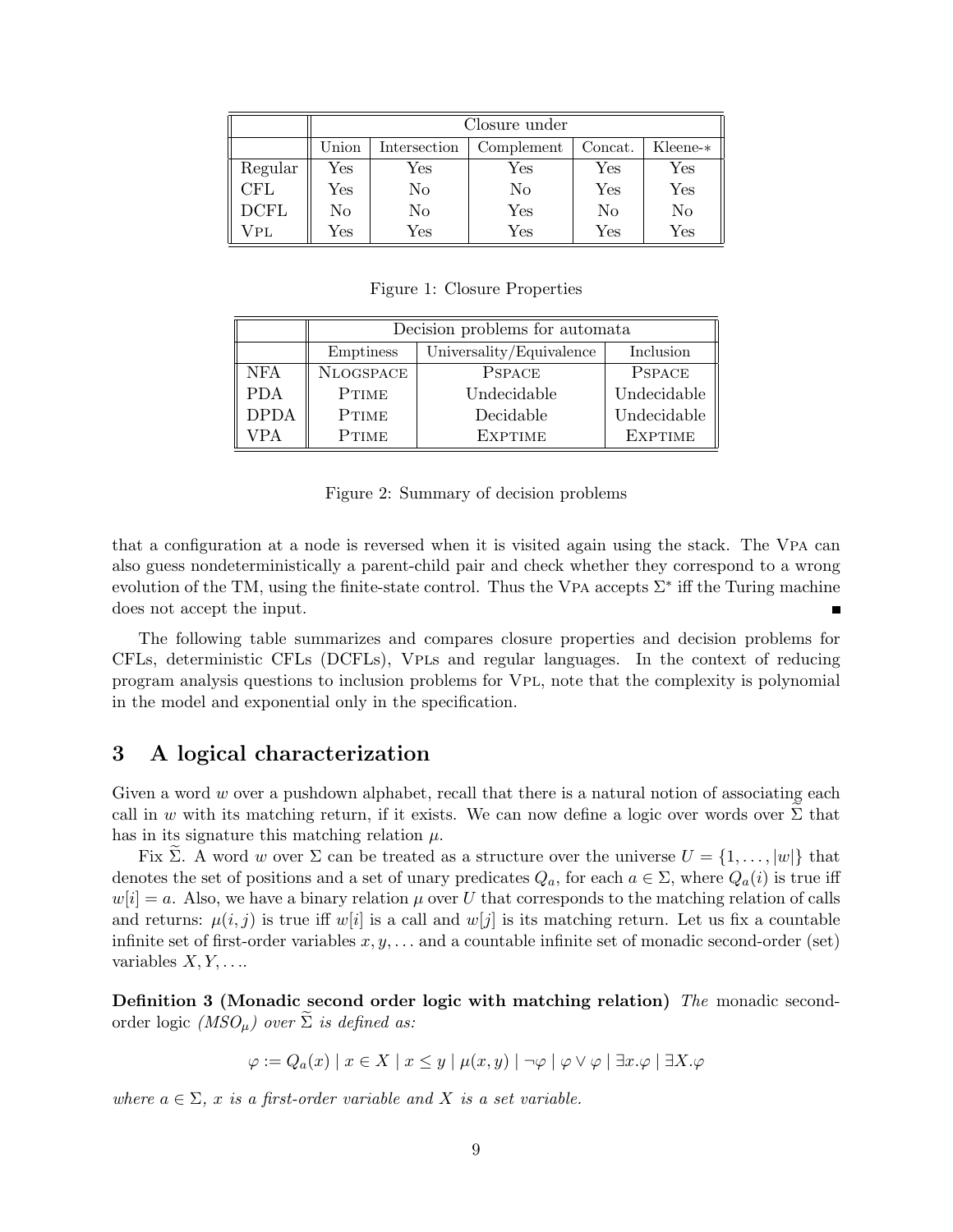The models are words over  $\Sigma$ . The semantics is the natural semantics on the structure for words defined above. The first-order variables are interpreted over the positions of  $w$ , and the second-order variables range over subsets of positions. A sentence is a formula which has no free variables.

For example, if  $\widetilde{\Sigma} = \langle \{a\}, \{b\}, \{d\} \rangle$ , then the formula

$$
\forall x. (Q_a(x) \Rightarrow \exists y. \exists z. (Q_b(y) \land Q_d(z) \land x \leq z \land z \leq y \land \mu(x, y)))
$$

says "every call must have a corresponding return with an intervening d action".

The set of all words that satisfy a sentence  $\varphi$  is denoted  $L(\varphi)$  and we say  $\varphi$  defines this language.

**Theorem 4** *A language L over*  $\widetilde{\Sigma}$  *is a* VPL *iff there is an*  $MSO_{\mu}$  *sentence*  $\varphi$  *over*  $\widetilde{\Sigma}$  *that defines* L*.*

**Proof:** The proof follows a similar style as in proving that MSO (without  $\mu$ ) over words defines the same class as that of regular words (see [Tho90]).

First we show that for any sentence  $\varphi$ ,  $L(\varphi)$  is a VPL. Let us assume that in all formulas, each variable is quantified at most once. Consider any *formula*  $\psi(x_1, \ldots, x_m, X_1, \ldots, X_n)$  (i.e. with free variables  $Z = \{x_1, \ldots, x_m, X_1, \ldots, X_n\}$ . Then consider the alphabet  $\sum^Z$  where  $\sum^Z_s = \{(a, V) \mid a \in \mathbb{R}^d\}$  $\Sigma_s, V: Z \to \{0, 1\}$  is a valuation function}, where  $s \in \{c, r, \ell\}$ . Then a word w' over  $\Sigma^Z$  encodes a word w along with a valuation for the variables (provided singleton variables get assigned to exactly one position). Let  $L(\psi)$  denote the set of words w' over  $\Sigma^Z$  such that the underlying word w satisfies  $\psi$  under the valuation defined by w'. Then we show, by structural induction, that  $L(\psi)$ is a Vpl.

The property that first-order variables are assigned exactly once can be checked using the finite control of a VPA. The atomic formulas  $x \in X$ ,  $Q_a(x)$  and  $x \leq y$  are easy to handle.

To handle the atomic formula  $\mu(x, y)$ , we build a VPA that pushes the input calls onto the stack, and pops the top of the stack whenever it sees a return. The Vpa accepts the string if it reads a return  $(a, v)$  where v assigns y to 1 and the popped symbol is of the kind  $(a', v')$  where v' assigns  $x$  to 1.

Disjunction and negation can be dealt with using the fact that Vpls are closed under union and complement. Also, existential quantification corresponds to restricting the valuation functions to exclude a variable and can be done by renaming the alphabet. Thus we obtain a VPA over  $\Sigma$ that accepts precisely the language  $L(\varphi)$ .

For the converse, consider a VPA  $M = (Q, q_{in}, \Gamma, \delta, Q_F)$  where  $Q = \{q_1, \ldots q_n\}$  and  $\Gamma =$  $\{\gamma_1,\ldots,\gamma_k\}$ . The corresponding  $MSO_\mu$  formula will express that there is an accepting run of M on the word and will be of the form:

$$
\exists X_{q_1} \dots \exists X_{q_n} \ \exists C_{\gamma_1} \dots \exists C_{\gamma_k} \ \exists R_{\gamma_1} \dots \exists R_{\gamma_k}
$$

$$
\varphi(X_{q_1}, \dots X_{q_n}, C_{\gamma_1}, \dots C_{\gamma_k}, R_{\gamma_1}, \dots, R_{\gamma_k})
$$

where  $X_q$  stands for the positions where the run is in state q, and  $C_\gamma$  and  $R_\gamma$  stand for the positions where  $\gamma$  is pushed and popped from the stack, respectively. We can write conditions in  $\varphi$  that ensure that the variables  $X_q$ ,  $C_\gamma$  and  $R_\gamma$  indeed define a run; the only interesting detail here is to ensure that when a stack symbol  $\gamma$  is pushed (i.e. when  $C_{\gamma}$  holds), at the corresponding return  $R_{\gamma}$  must hold. We can state this using the  $\mu$ -relation by demanding that for every x and y, if  $\mu(x, y)$  holds, then there is a  $\gamma$  such that  $x \in C_{\gamma}$  and  $y \in R_{\gamma}$ . Also,  $\varphi$  demands that if  $y \in R_{\gamma}$  and there is no x such that  $\mu(x, y)$  holds, then  $\gamma = \bot$ .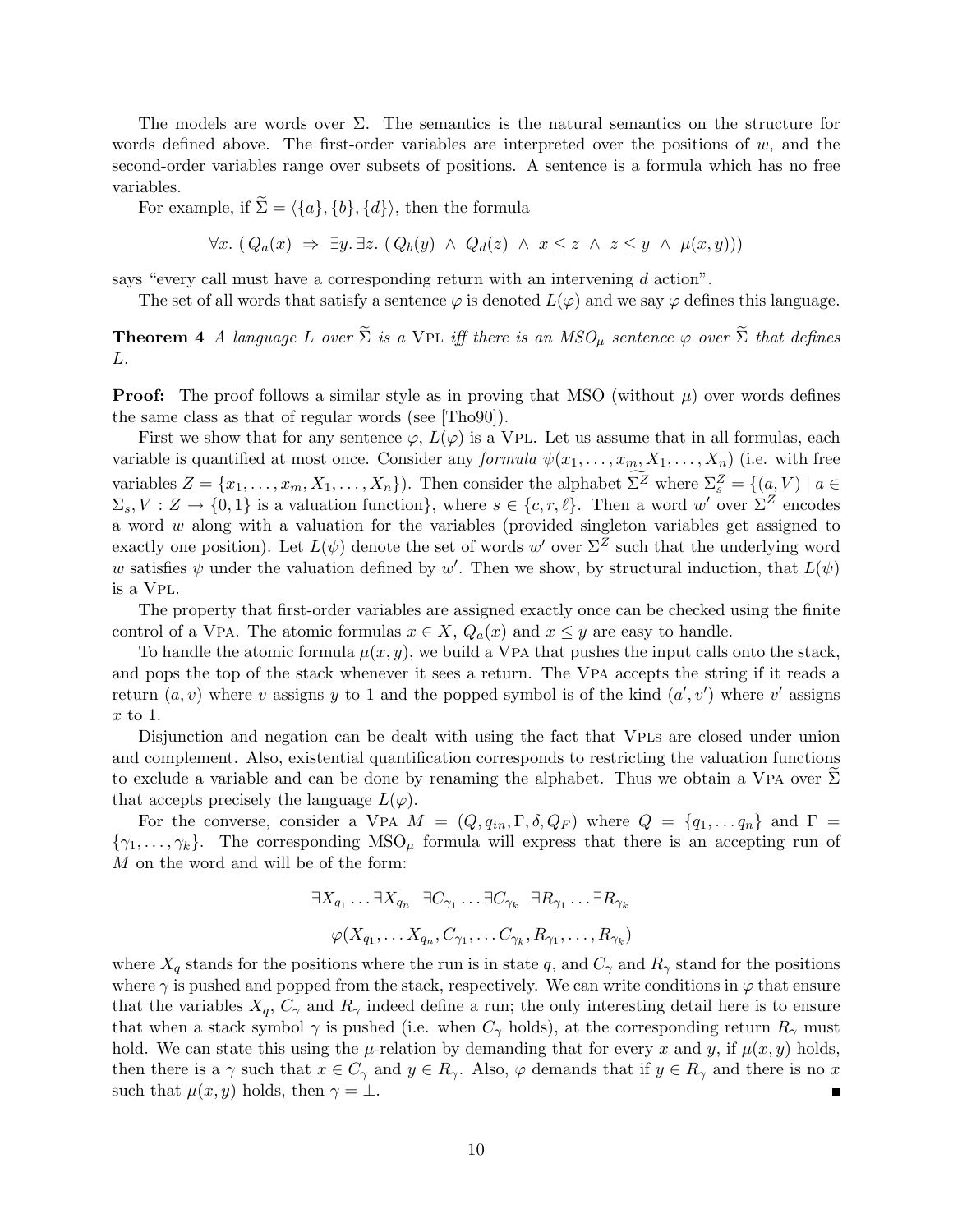### **4 Relation to regular tree languages**

In this section we describe a mapping from words over  $\Sigma$  to a particular class of trees, called *stack*trees such that visibly pushdown languages correspond to regular sets of *stack*-trees. For technical convenience, we do not represent the empty-word  $\epsilon$  as a tree.

It is well known that context-free grammars and regular tree languages are related: the derivation trees of a CFG form a regular tree language and for any regular tree language, the *yield* language of the trees is a CFL  $[CDG^+02]$ . However, the tree language for a CFL is determined by the grammar and not the language itself; in this section we associate regular tree languages with Vpls.

A Σ-labeled binary tree is a structure  $T = (V, \lambda)$ , where  $V \subseteq \{0, 1\}^*$  is a finite prefix-closed language, and  $\lambda : V \to \Sigma$  is a labeling function. The set V represents the nodes of the tree and the edge-relation is implicit: the edges are the pairs of the form  $(x, x.i)$ , where  $x, x.i \in V$ ,  $i \in \{0, 1\}$ ;  $\epsilon$ is the root of the tree. Let  $\mathcal{T}_{\Sigma}$  denote the set of all  $\Sigma$ -labeled trees.

Fix  $\Sigma$ ; we now define a map  $\eta : \Sigma^* \to \mathcal{T}_{\Sigma}$ .  $\eta(w)$  for any  $w \in \Sigma^*$  is defined inductively as follows:

- If  $w = \epsilon$ ,  $\eta(\epsilon)$  is the empty tree—i.e. with an empty set of vertices.
- If  $w = cw'$ , where c is a call, then there are two cases:

If the first position in w (labeled c) has a matching return, let  $w = cw_1rw_2$ , where the matching return is the position after  $w_1$ . Then  $\eta(w)$  has its root labeled c, the subtree rooted at its 0-child is isomorphic to  $\eta(w_1)$ , and the subtree rooted at its 1-child is isomorphic to  $\eta(rw_2)$ .

If the first letter in w does not have a matching return, then  $\eta(w)$  has its root labeled c, has no right-child, and the subtree rooted at its 0-child is isomorphic to  $\eta(w')$ .

• If  $w = aw'$ , where a is a local action or a return,  $\eta(w)$  has its root labeled a, has no 0-child, and the subtree rooted at its 1-child is isomorphic to  $\eta(w')$ .

The trees that correspond to non-empty words in  $\Sigma^+$  are called *stack*-trees and the set of *stack*trees is denoted by *STree* =  $\eta(\Sigma^+)$ . If  $T = \eta(w)$ , then the labels on an infix traversal of T recovers w. Hence  $\eta$  is a 1-1 correspondence between words in  $\Sigma^+$  and  $STree$ . In a stack tree, however, a call and its matching return are encoded next to each other (if  $w[i]$  is a call and  $w[j]$  is the corresponding return, then the node encoding  $w[i]$  is the 1-child of the node encoding  $w[i]$ .

The tree encoding can be easily understood from the exmaple of Figure 3 which shows the tree corresponding to the word  $a_1a_2a_3a_4a_5a_6a_7a_8$ , where  $a_1, a_3, a_5 \in \Sigma_{\ell}$ ,  $a_2, a_4 \in \Sigma_{c}$ , and  $a_6, a_7, a_8 \in \Sigma_{r}$ .

Let us now define regular tree languages using automata over trees. A tree-automaton on  $\Sigma$ labeled trees is a tuple  $\mathcal{A} = (Q, Q_{in}, \Delta)$  where Q is a finite set of states,  $Q_{in} \subseteq P$  is the set of initial states and  $\Delta = \langle \Delta_{01}, \Delta_0, \Delta_1, \Delta_0 \rangle$  is a set of four transition relations— $\Delta_D$  encodes transitions for nodes  $u$  where  $D$  is the set of children that  $u$  has:

- $\bullet \Delta_{01} \subseteq P \times \Sigma \times P \times P$
- For  $i = 0, 1, \Delta_i \subset P \times \Sigma \times P$
- $\Delta_{\emptyset} \subseteq P \times \Sigma$

Let  $T = (V, \lambda)$  be a  $\Sigma$ -labeled tree. A run of A over T is a Q-labeled tree  $T_{\rho} = (V, \lambda_{\rho})$  where  $\lambda_{\rho}(\epsilon) \in Q_{in}$  and for every node  $v \in V$ :

• If v has both children, then  $(\lambda_{\rho}(v), \lambda(v), \lambda_{\rho}(v.0), \lambda_{\rho}(v.1)) \in \Delta_{01}$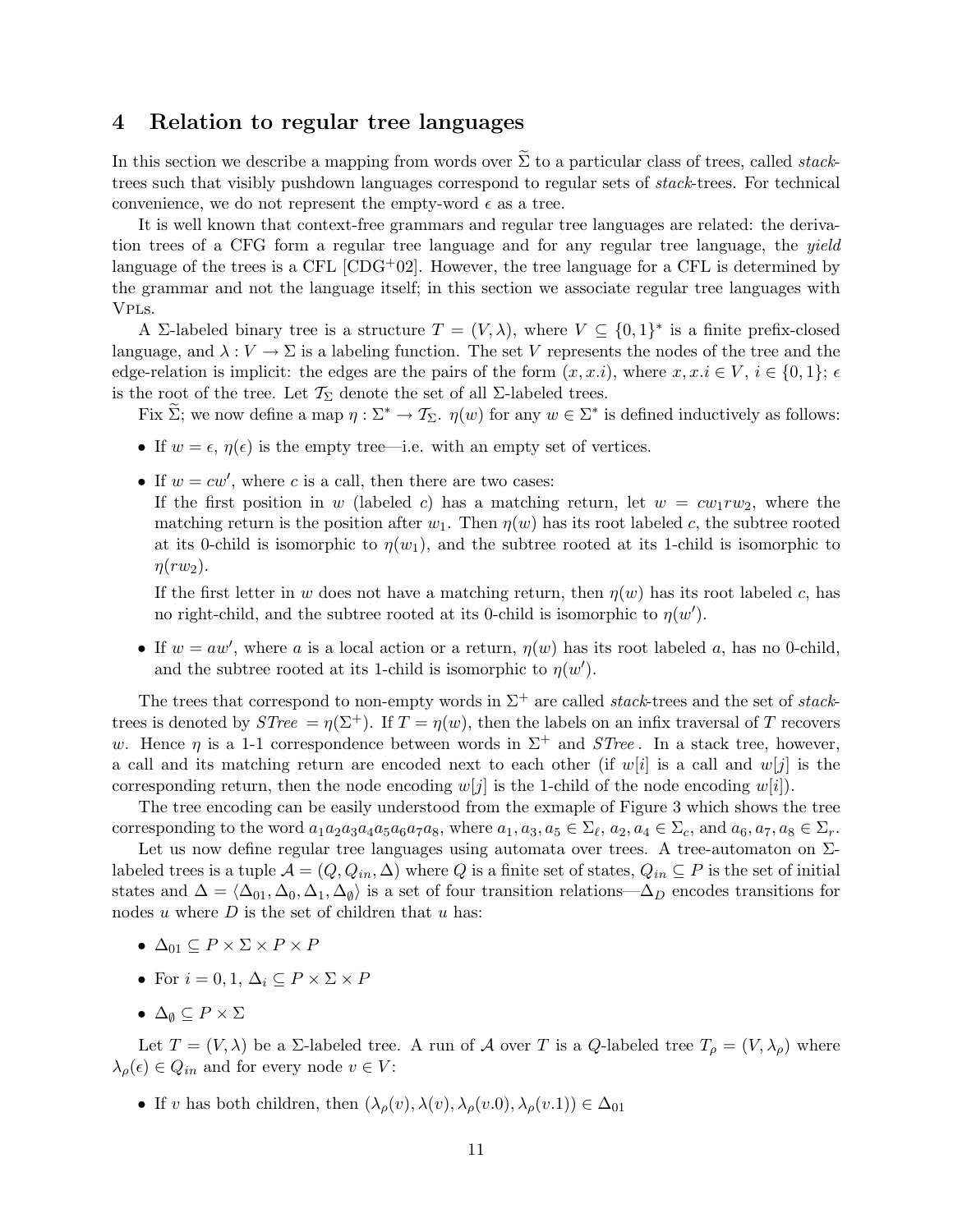

Figure 3: From words over pushdown alphabet to stack-trees

- If v has one child, say the *i*-child, then  $(\lambda_o(v), \lambda(v), \lambda_o(v.i)) \in \Delta_i$
- If v is a leaf, then  $(\lambda_{\rho}(v), \lambda(v)) \in \Delta_{\emptyset}$

Tree automata are usually defined using a set of final states; this has been absorbed into the  $\Delta_{\emptyset}$  component of the transition relation. A tree T is accepted by a tree automaton A iff there is a run of A over T; the set of trees accepted by A is the language of A, denoted  $\mathcal{L}(\mathcal{A})$ . A set of Σ-labeled trees L is regular if there is some tree automaton such that  $\mathcal{L} = \mathcal{L}(\mathcal{A})$ . The set of trees *STree* can be shown to be regular. We can show the following:

**Theorem 5** Let  $\mathcal L$  be a set of stack trees. Then  $\eta^{-1}(\mathcal L)$  is a VPL iff  $\mathcal L$  is regular.

**Proof:** Let  $L = \eta^{-1}(\mathcal{L})$  be accepted by a VPA  $M = (Q, Q_{in}, \Gamma, \delta, Q_F)$ . Then we build a tree automaton  $\mathcal{A} = (P, P_{in}, \Delta)$  of size polynomial in |M| accepting  $\mathcal{L}$ , where  $P = (Q \times Q) \cup (Q \times Q \times Q)$  $(\Gamma \setminus {\{\perp\}})$  and  $P_{in} = \{(q_{in}, q_f) \mid q_{in} \in Q_{in}, q_f \in Q_F\}$ . The tree automaton simulates the VPA on the word corresponding to the tree. A state of the form  $(q, q')$  means that the current state of the VPA that is being simulated is q and  $q'$  is the (guessed) state where the run of the VPA will be when it meets the next unmatched return or when the word ends (i.e.  $q'$  is the guessed state of the VPA when it has finished reading the leaf on the 1-branch from the current node). The state  $(q, q', \gamma)$ stands for the current state of VPA being q and the commitment to end in  $q'$  but additionally that the next node to be read must be a return and the top of the stack is  $\gamma$ .

We start with any state  $(q_{in}, q_f)$ , where  $q_{in} \in Q_{in}$ ,  $q_f \in Q_F$ , which means that we want to end in a final state when we finish the word. The main idea of the construction is in the call—when reading a call in a state  $(q, q')$  that is going to return (i.e. the node has both children), if  $(q, a, q_1, \gamma)$  is a transition in the VPA, the tree automaton can split into two copies  $(q_1, q_2)$  and  $(q_2, q', \gamma)$  to the 0-<br>child and 1 child respectively for any  $q_2 \in \Omega$ . Here the tree automaton is guessing that the perties child and 1-child respectively, for any  $q_2 \in Q$ . Here the tree automaton is guessing that the portion of the word within the call will start at  $q_1$  and end at  $q_2$  and that at the corresponding return, the VPA will take the state from  $q_2$  to  $q'$ . The state  $(q_2, q', \gamma)$  will see the return, simulate a transition from  $q_2$  that pops  $\alpha$  and continue. Note that the tree automaton is in general pondeterministic. from  $q_2$  that pops  $\gamma$  and continue. Note that the tree automaton is in general nondeterministic, even if the Vpa is deterministic.

The transition relation  $\Delta$  is defined as follows: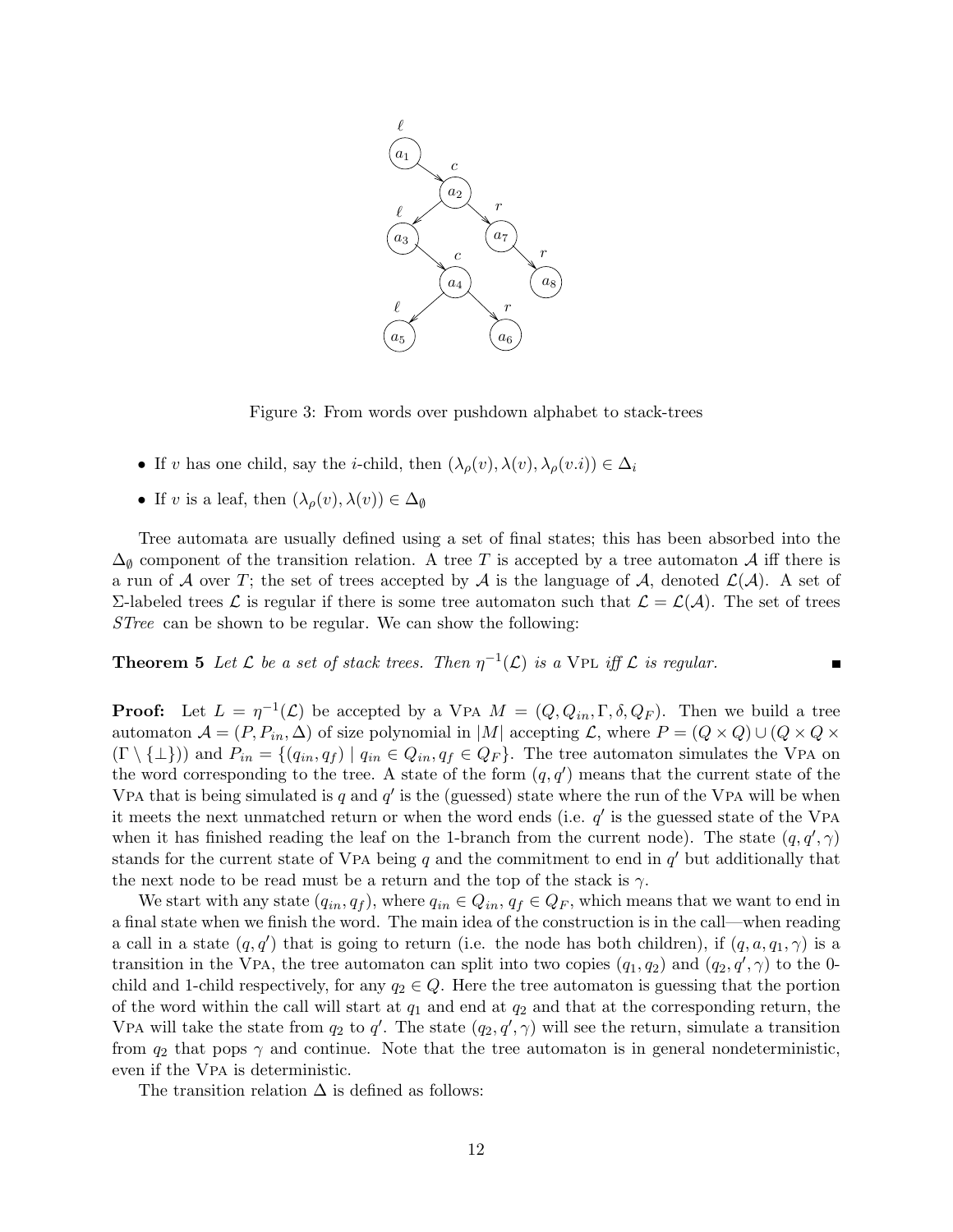**Calls:** For each push-transition  $(q, a, q_1, \gamma) \in \delta$ , where a is a call, we have, for every  $q' \in Q$ , the transitions:

Calls that immediately return:  $((q, q'), a, (q_1, q', \gamma)) \in \Delta_1$ **Calls that return:** For every  $q_2 \in Q$ ,  $((q, q'), a, (q_1, q_2), (q_2, q', \gamma)) \in \Delta_{01}$ Calls that do not return:  $((q, q'), a, (q_1, q')) \in \Delta_0$ 

- **Returns that have matching calls:** For each pop-transition  $(q, a, \gamma, q_1) \in \delta$ , where a is a return and  $\gamma \neq \bot$ , we have, for every  $q' \in Q$ , the transitions  $((q, q', \gamma), a, (q_1, q')) \in \Delta_1$
- **Local actions or returns without matching calls:** If  $a \in \Sigma_{\ell}$  and  $(q, a, q_1) \in \delta$ , or,  $a \in \Sigma_r$  and  $(q, a, \perp, q_1) \in \delta$ , then we have, for every  $q' \in Q$ , the transitions  $((q, q'), a, (q_1, q')) \in \Delta_1$ .

 $\Delta_{\emptyset}$  contains the pairs  $((q, q'), a)$  where  $a \in \Sigma$  and, either  $(q, a, q') \in \delta$  or  $(q, a, q', \gamma) \in \delta$  or  $(q, a, \perp, q') \in \delta$ . Also,  $\Delta_{\emptyset}$  contains the pairs  $((q, q', \gamma), a)$  where a is a return and  $(q, a, \gamma, q') \in \delta$ .

Intuitively the set of final states (i.e.  $\Delta_{\emptyset}$ ) checks whether the commitment to end in the state  $q'$  is indeed met. Since the initial state is of the form  $(q_{in}, q_f)$  and the component  $q_f$  stays in the second-component along the right-most path of the tree, we ensure that the entire run ends in  $q_f$ , i.e. in a final state. It is easy to show that  $A$  accepts exactly  $\mathcal{L}$ .

For the converse, let  $\mathcal{A} = (P, P_{in}, \Delta)$  accept  $\mathcal{L}$ . Intuitively, we construct a VPA M accepting  $\eta^{-1}(\mathcal{L})$  of size polynomial in |A| as follows. The VPA on a word w, simulates a run of A on  $\eta(w)$ . At every call  $a \in \Sigma_c$ , M guesses whether the call will have a matching return or not. If it will, then the VPA picks a transition  $(q, a, q_0, q_1) \in \Delta_{01}$  and pushes  $q_1$  onto the stack and continues simulating  $q_0$ . Just before the matching return is seen, we are at a leaf and M will check if the current state and the label of the leaf is in  $\Delta_{\emptyset}$ . When the matching return is seen, the current state is reset to the popped state  $q_1$  and M continues to simulate A on the right-branch from the call. The other cases are analogous. To make sure the guesses made on the structure of the tree is indeed correct is a bit more involved.

Formally,  $M = (Q, Q_{in}, \Gamma, \delta, Q_F)$ , where  $Q = ((P \cup \{acc\}) \times (P \cup \{*, \perp\})) \cup \{fin\}, Q_{in} = \{(p, \perp) \mid$  $p \in P_{in}$ } and  $\Gamma = ((P \cup \{*\}) \times (P \cup \{*,\perp\})) \cup \{\perp\}.$ 

A state  $(p, p')$  stands for the fact that the current state of the tree automaton being simulated is p and  $p'$  is the top of the stack. If  $p = acc$ , then this means that a leaf of the tree has just been read and that we expect to see a return. At the right-most leaf where the word ends, the Vpa will be in the state *fin* if it has successfully checked that there is an accepting run of the tree automaton.

The stack at any point is of the form  $(p_n, p'_n)(p_{n-1}, p'_{n-1})\dots(p_1, p'_1)\perp$  where  $p'_1 = \perp$  and every  $p'_{i+1} = p_i$ , i.e. we keep track of the stack content as a chain where each element of the stack also records what symbol is below it. Using this structure, the Vpa can keep track of the top-most symbol of the stack in its finite control. The  $*$  symbol is a special symbol pushed when the VPA reads a call and guesses that it is not going to have a matching return.

The transition relation is defined as follows:

**Local actions:** For every  $a \in \Sigma_{\ell}$ ,  $(p, a, p_1) \in \Delta_1$ ,  $p' \in P \cup \{*, \bot\}$ , we have  $((p, p'), a, (p_1, p')) \in \delta$ . For every  $a \in \Sigma_{\ell}$ ,  $(p, a) \in \Delta_{\emptyset}$ , we have  $((p, *), a, fin) \in \delta$ ,  $((p, \bot), a, fin) \in \delta$  and for every  $p' \in P, ((p, p'), a, (acc, p')) \in \delta.$ 

**Calls:** For every  $a \in \Sigma_c$ ,

• For every  $(p, a, p_0, p_1) \in \Delta_{01}$  and  $p' \in P \cup \{*, \perp\}$ , we have  $((p, p'), a, (p_0, p_1), (p_1, p')) \in \delta$ .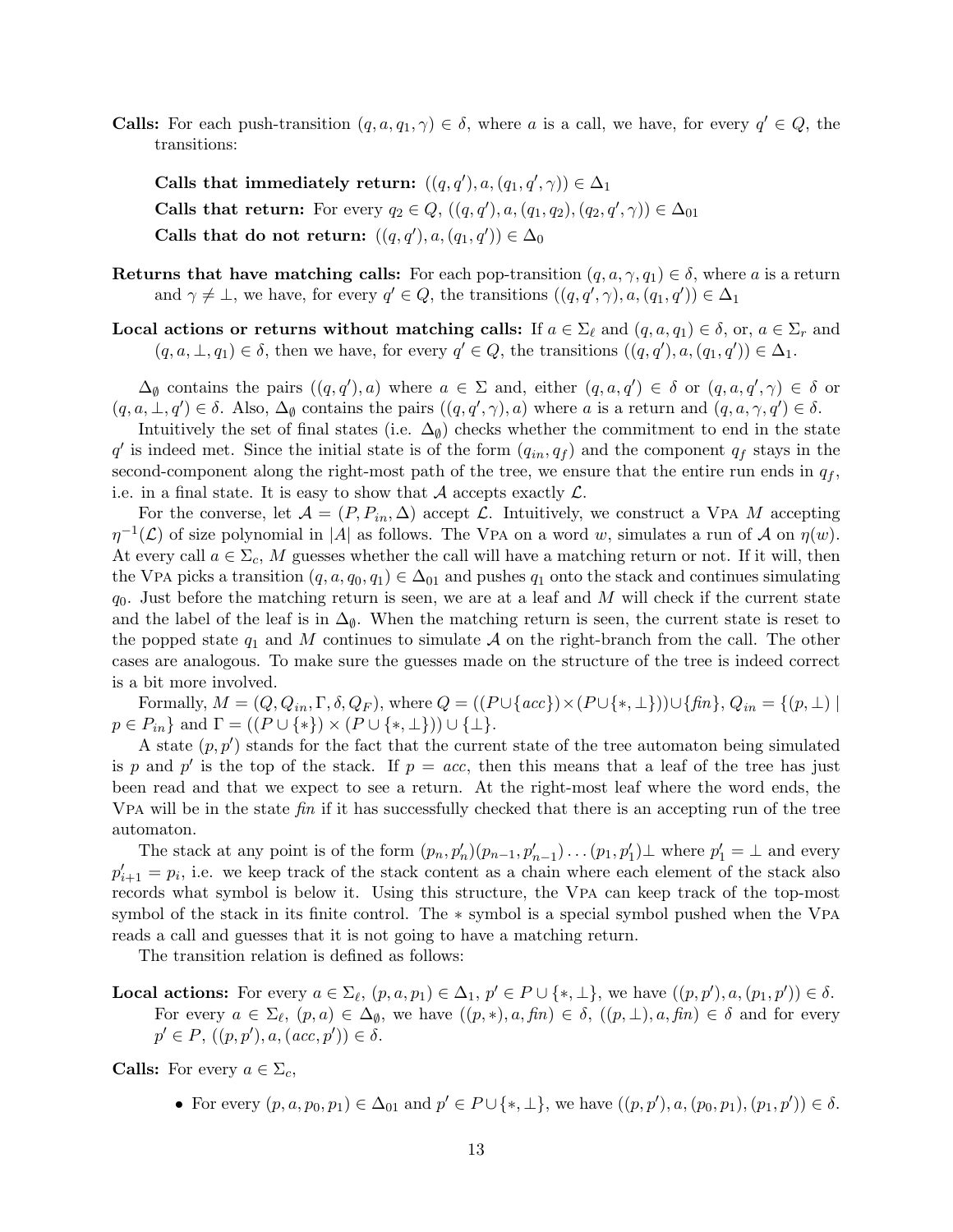- For every  $(p, a, p_0) \in \Delta_0$ ,  $b \in \{*, \perp\}$ , we have  $((p, b), a, (p_0, *), (*, b)) \in \delta$ .
- For every  $(p, a, p_1) \in \Delta_1$  and  $p' \in P \cup \{*, \perp\}$ , we have  $((p, p'), a, (acc, p_1), (p_1, p')) \in \delta$ .
- For every  $(p, a) \in \Delta_{\emptyset}$  and  $b \in \{*, \perp\}$ , we have  $((p, b), a, fin, (*, b)) \in \delta$ .

**Returns:** For every  $a \in \Sigma_r$ ,

• For  $(p, a, p_1) \in \Delta_1$ , we have  $((acc, p), a, (p, p'), (p_1, p')) \in \delta$  and  $((p, \perp), a, \perp, (p_1, \perp)) \in \delta$ .

 $\blacksquare$ 

• For  $(p, a) \in \Delta_{\emptyset}$ , we have  $((acc, p), a, (p, p'), (acc, p')) \in \delta$  and  $((p, \perp), a, \perp, fin) \in \delta$ .

The set  $Q_F = \{fn\}.$ 

#### **Summary Automata**

It is worth noting that we can get an equivalent characterization of visibly pushdown automata using finite-state word automata that can jump. Let us call such automata *summary automata*. A (nondeterministic) summary automaton has finitely many control states, no stack, and reads a word over a pushdown alphabet. While reading a local or a return symbol, a summary automaton works just like a standard automaton, but while reading a call, it can send a copy to the next symbol as well as to the matching return (if such a return exists). For example, consider the word  $a_1a_2...a_8$  (see Figure 3 for the types of symbols). While reading  $a_1$ , the automaton updates its state and moves to  $a_2$ . At this point, it sends a copy to symbol  $a_3$  as well as a copy to symbol  $a_7$ (the states in these two copies are chosen according to the transition relation, that is, for a state  $q$ and a call a, the transition relation contains pairs of states). This is similar to a tree automaton processing the stack-tree corresponding to the word as it also sends a copy to the left child (the next symbol) and the right child (the matching return) at a call symbol. The difference is that at a leaf such as  $a_6$  the control of a summary automaton will simply move to the next symbol  $a_7$ , and this allows propagation of state across subtrees. The summary automaton needs to be nondeterministic when it jumps in order to relate what happens before the matching return to what happens after the matching return. This is analogous to the fact that deterministic tree automata do not capture all regular tree languages. However, note that if the property as a word language is regular, then a summary automaton does not need to jump, and can be deterministic, a tree automaton operating on the tree view still may need to be nondeterministic. We leave it as an exercise to define these automata formally and prove that they capture precisely the class Vpl.

### **5 Grammar-based characterization**

It is well known that context-free languages can be described either by pushdown automata or by context-free grammars. In this section, we identify a class of context-free grammars that corresponds to visibly pushdown languages.

A context-free grammar over an alphabet  $\Sigma$  is a tuple  $G = (V, S, P)$ , where V is a finite set of variables,  $S \in V$  is a start variable, and P is a finite set of productions of the form  $X \to \alpha$ such that  $X \in V$  and  $\alpha \in (V \cup \Sigma)^*$ . The semantics of the grammar G is defined by the derivation relation  $\Rightarrow$  over  $(V \cup \Sigma)^*$ : for every production  $X \to \alpha$  in P and for all words  $\beta, \beta' \in (V \cup \Sigma)^*$ .  $\beta X\beta' \Rightarrow \beta \alpha \beta'$  holds. The language  $L(G)$  of the grammar G consists of all words  $w \in \Sigma^*$  such that  $S \Rightarrow^* w$ , that is, a word w over  $\Sigma$  is in the language of the grammar G iff it can be derived from the start variable S in one or more steps.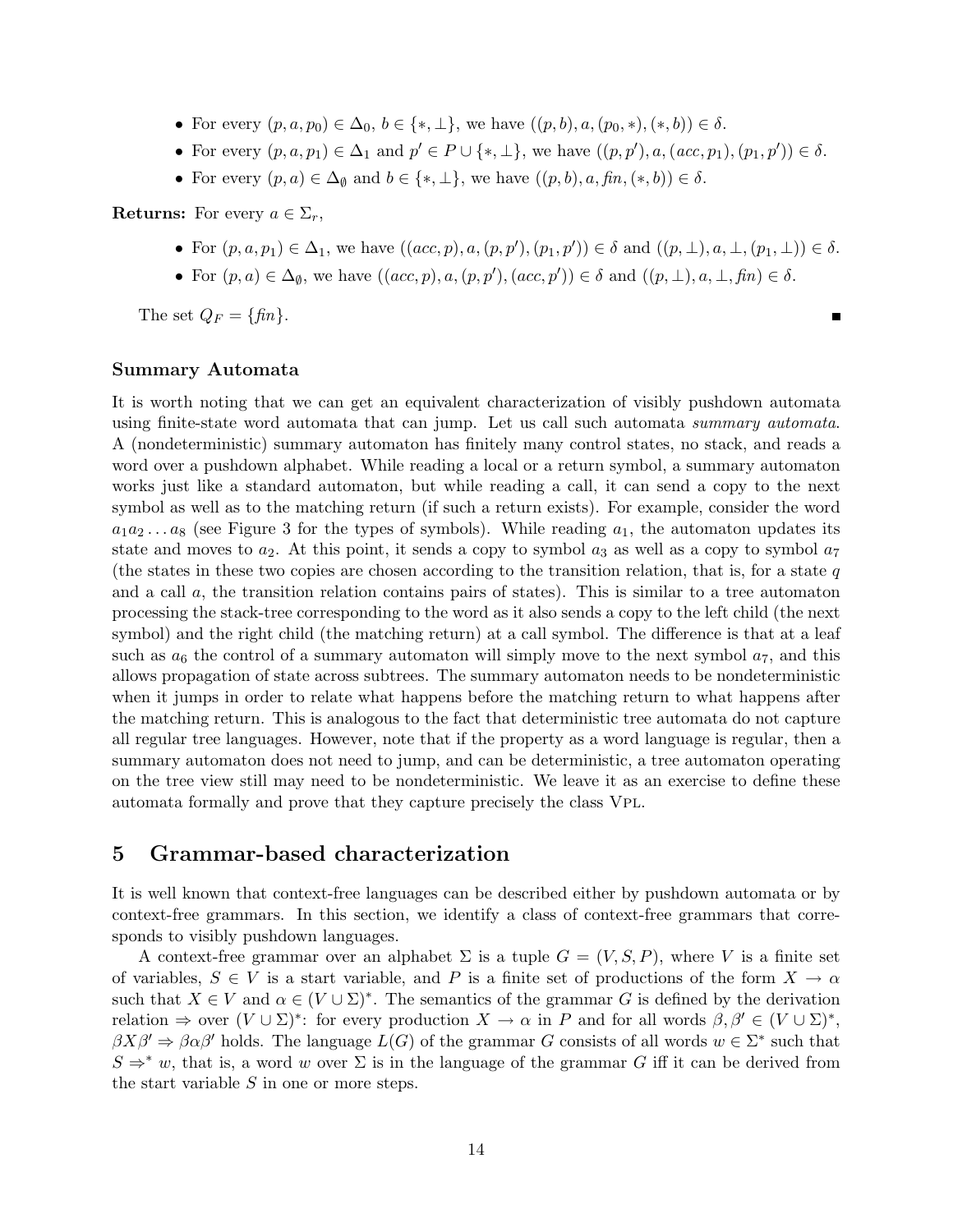**Definition 4 (Visibly pushdown grammar)** *A context-free grammar*  $G = (V, S, P)$  *over*  $\Sigma$  *is a visibly pushdown grammar with respect to the partitioning*  $\Sigma = (\Sigma_c, \Sigma_r, \Sigma_\ell)$  *if the set* V *of variables is partitioned into two disjoint sets*  $V^0$  *and*  $V^1$ *, such that all the productions in* P *are of one the following forms*

- $X \to \varepsilon$ *;*
- $X \to aY$  *such that if*  $X \in V^0$  *then*  $a \in \Sigma_\ell$  *and*  $Y \in V^0$ *;*
- $X \to aYbZ$  *such that*  $a \in \Sigma_c$  *and*  $b \in \Sigma_r$  *and*  $Y \in V^0$  *and* if  $X \in V^0$  *then*  $Z \in V^0$ *.*

The variables in  $V^0$  derive only well-matched words where there is a one-to-one correspondence between calls and returns. The variables in  $V^1$  derive words that can contain unmatched calls as well as unmatched returns. In the rule  $X \to aY$ , if a is a call or a return, then either it is unmatched or its matching return or call is not remembered, and the variable X must be in  $V^1$ . In the rule  $X \to aYbZ$ , the symbols a and b are the matching calls and returns, with a well-matched word, generated by  $Y \in V^0$ , sandwitched in between, and if X is required to be well-matched then that requirement propagates to Z.

г

Recall that a *Dyck language* consists of well-paranthesized strings of k types of parantheses (c.f. [HU79]). It is known that every context-free language is a homomorphism of the intersection of a Dyck language with a regular language (in contrast, Proposition 1 asserts that every CFL is a homomorphism of a VPL). The Dyck language can be generated by a visibly pushdown grammar as follows. The pushdown alphabet is given by:  $\Sigma_c = \{ [1, [2, \ldots [k], \Sigma_r = \{ ]_1, ]_2, \ldots ]_k \}, \Sigma_\ell$  is empty set. There is a single (start) variable  $S$ , and the productions are

$$
S \to \varepsilon \mid [{}_1S]_1S \mid [{}_2S]_2S \mid \cdots \mid [{}_kS]_kS
$$

Observe that the rule  $X \to aY$  is right-linear, and is as in regular grammars. The rule  $X \to aY$  $aYbZ$  requires a and b to be matching call and return symbols, and can be encoded by a visibly pushdown automaton that, while reading a, pushes the obligation that the matching return should be  $b$ , with  $Z$  to be subsequently expanded. This intuition can be made precise:

**Theorem 6 (Visibly pushdown grammars)** *For a pushdown alphabet*  $\widetilde{\Sigma}$ , a language is a VPL *iff it has a visibly pushdown grammar.*

**Proof:** Fix a pushdown alphabet  $\Sigma$ . Let  $G = (V, S, P)$  be a visibly pushdown grammar. We build a VPA  $M_G$  that accepts  $L(G)$  as follows. The set of states of  $M_G$  is V. The unique initial state is S. The stack alphabet is  $V \times \Sigma_r$  along with the bottom of stack  $\bot$  and a dummy symbol \$. The transitions of  $M_G$  from a state X on a symbol a are as follows:

**Local**  $a \in \Sigma_{\ell}$ :  $\delta$  contains  $(X, a, Y)$  for each variable Y such that  $X \to aY$  is a production of G.

- **Push**  $a \in \Sigma_c$ :  $\delta$  contains  $(X, a, Y, \mathcal{S})$  for each variable Y such that  $X \to aY$  is a production of G; and  $(X, a, Y, (b, Z))$  for each production  $X \to aYbZ$  of G.
- **Pop**  $a \in \Sigma_r$ :  $\delta$  contains  $(X, a, \bot, Y)$  and  $(X, a, \S, Y)$  for each variable Y such that  $X \to aY$  is a production of G; and if X is a nullable symbol (that is,  $X \to \varepsilon$  is a production of G) and is in  $V^0$ , then for each variable Y,  $\delta$  contains  $(X, a, (a, Y), Y)$ .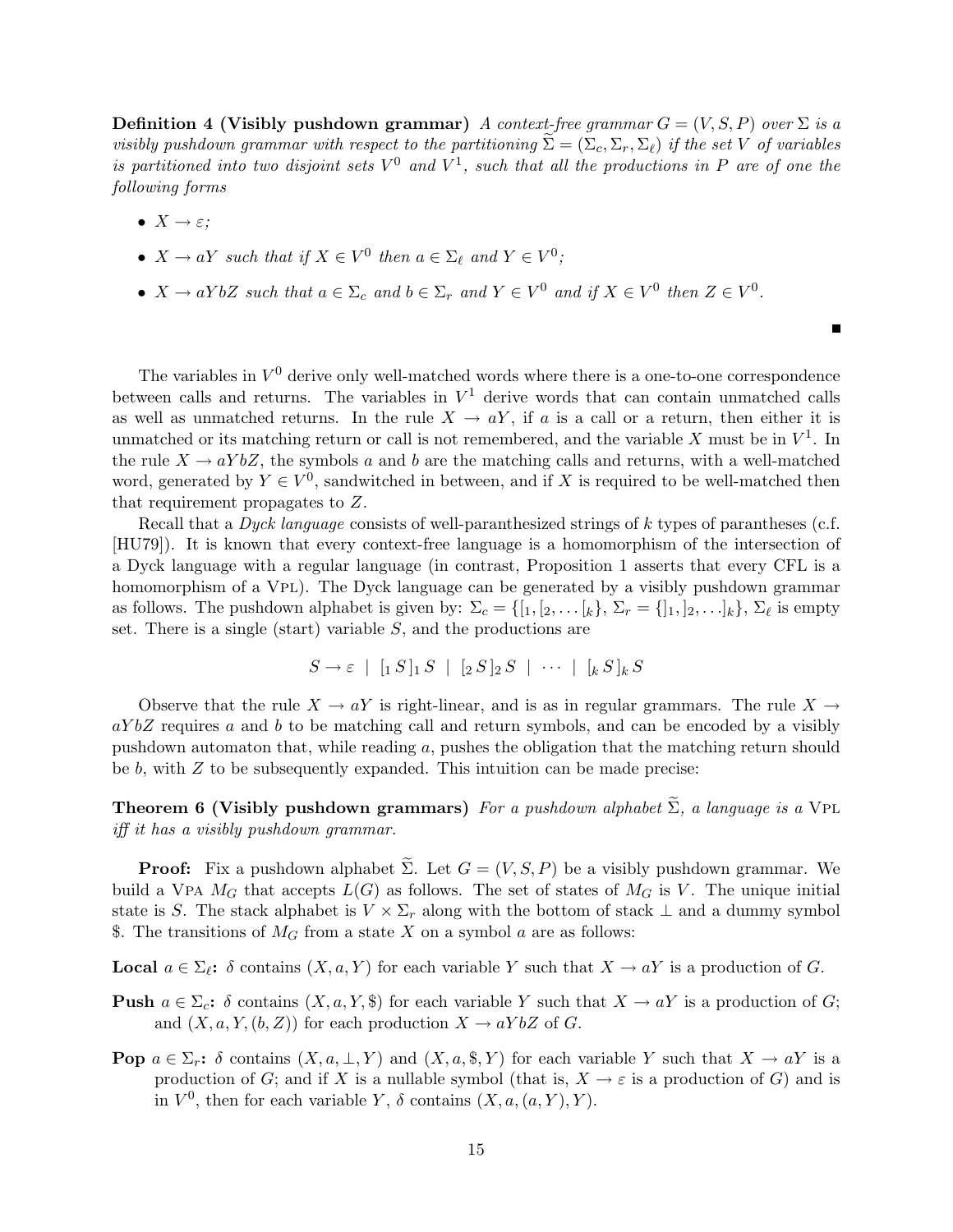The first clause says that the automaton can update state from  $X$  to  $Y$  while consuming a local action a according to the rule  $X \to aY$ . The second clause says that while reading a call, to simulate the rule  $X \to aY$  (this can happen only when  $X \in V<sup>1</sup>$ ), the automaton pushes the dummy symbol \$, and updates the state to Y. To simulate the rule  $X \to aYbZ$ , the automaton changes the state to Y while remembering the continuation of the rule by pushing the pair  $(b, Z)$  onto the stack. The third clause handles returns. The return can be consumed using a rule  $X \to aY$  when X is in  $V^1$ . If the current state is nullable and in  $V^0$ , then the top of the stack contains the required continuation, and the symbol being read should be consistent with it. If neither of these conditions hold, then no transition is enabled, and the automaton will reject. The accepting condition for  $M_A$ is that the state should be nullable, and the top of the stack should be either \$ or  $\perp$  (which means that there is no requirement concerning matching return). Since acceptance for visibly pushdown automata is defined solely based upon final states, we need to modify the construction so that the state of  $M_A$  includes a bit that shows whether or not the current top of the stack equals \$ or  $\perp$ .

In the other direction, consider a VPA  $M = (Q, Q_{in}, \Gamma, \delta, Q_F)$ . We will construct a visibly pushdown grammar  $G_M$  that generates  $L(M)$ . For each state  $q \in Q$ , the set  $V^1$  has two variables  $X_q$  and  $Y_q$ ; and for every pair of states q, p and stack symbol  $\gamma$ , the set  $V^0$  has a variable  $Z_{q,\gamma,p}$ . Intuitively, the variable  $X_q$  says that the state is q and the stack is empty; the variable  $Y_q$  says that the state is  $q$  and the stack is non-empty, but its contents are not relevant (this happens due to unmatched calls); and the variable  $Z_{q,\gamma,p}$  says that the current state is q, the top of the stack is  $\gamma$ , and the state just before the next unmatched return (i.e., the state just before popping off the current top) is required to be p. The start variables are  $X_q$  for each  $q \in Q_{in}$  (to ensure that the start variable is unique, we can add a new variable S and productions  $S \to \alpha$  for every production  $X \to \alpha$ , for each such start variable X). The productions are as follows:

- 1. For each state q, if  $q \in Q_F$ , P contains  $X_q \to \varepsilon$  and  $Y_q \to \varepsilon$ .
- 2. For each state q and each stack symbol  $\gamma$ , P contains  $Z_{q,\gamma,q} \to \varepsilon$ .
- 3. For each local action a and states q, p, if  $\delta$  contains the transition  $(q, a, p)$ , P contains  $X_q \to$  $aX_p$  and  $Y_q \rightarrow aY_p$ .
- 4. For each local action a, states  $q, p, q'$ , and stack symbol  $\gamma$ , if  $\delta$  contains the transition  $(q, a, p)$ , P contains  $Z_{q,\gamma,q'} \to aZ_{p,\gamma,q'}.$
- 5. For each call a, return b, stack symbol  $\gamma$ , and states  $q, q', p, p'$ , if  $\delta$  contains the transitions  $(q, a, \gamma, p)$  and  $(q', b, \gamma, p')$ , P contains  $X_q \to aZ_{p,\gamma,q'}bX_{p'}$  and  $Y_q \to aZ_{p,\gamma,q'}bY_{p'}$ .
- 6. For each call a, return b, stack symbols  $\gamma$ ,  $\gamma'$ , and states  $q$ ,  $q'$ ,  $p$ ,  $p'$ ,  $r$ , if  $\delta$  contains the transitions  $(q, a, \gamma, p)$  and  $(q', b, \gamma, p')$ , P contains  $Z_{q, \gamma', r} \to aZ_{p, \gamma, q'}bZ_{p', \gamma', r}$ .
- 7. For each call a, states q, p, and stack symbol  $\gamma$ , if  $\delta$  contains the transition  $(q, a, \gamma, p)$ , P contains  $X_q \to aY_p$  and  $Y_q \to aY_p$ .
- 8. For each return a and states q, p, if  $\delta$  contains the transition  $(q, a, \perp, p)$ , P contains  $X_q \to aX_p$ .

In any derivation starting from a start variable, the string contains only one trailing  $X$  or  $Y$  variable, which can be nullified by the first clause, provided the current state is accepting. The second clause allows nullifying a variable  $Z_{q,\gamma,q'}$  when the current state q is same as the target state q', forcing the next symbol to be a return. Clauses 3 and 4 correspond to consuming local symbols consistent with the intended interpretation of the variables. Clauses 5 and 6 capture summarization. In state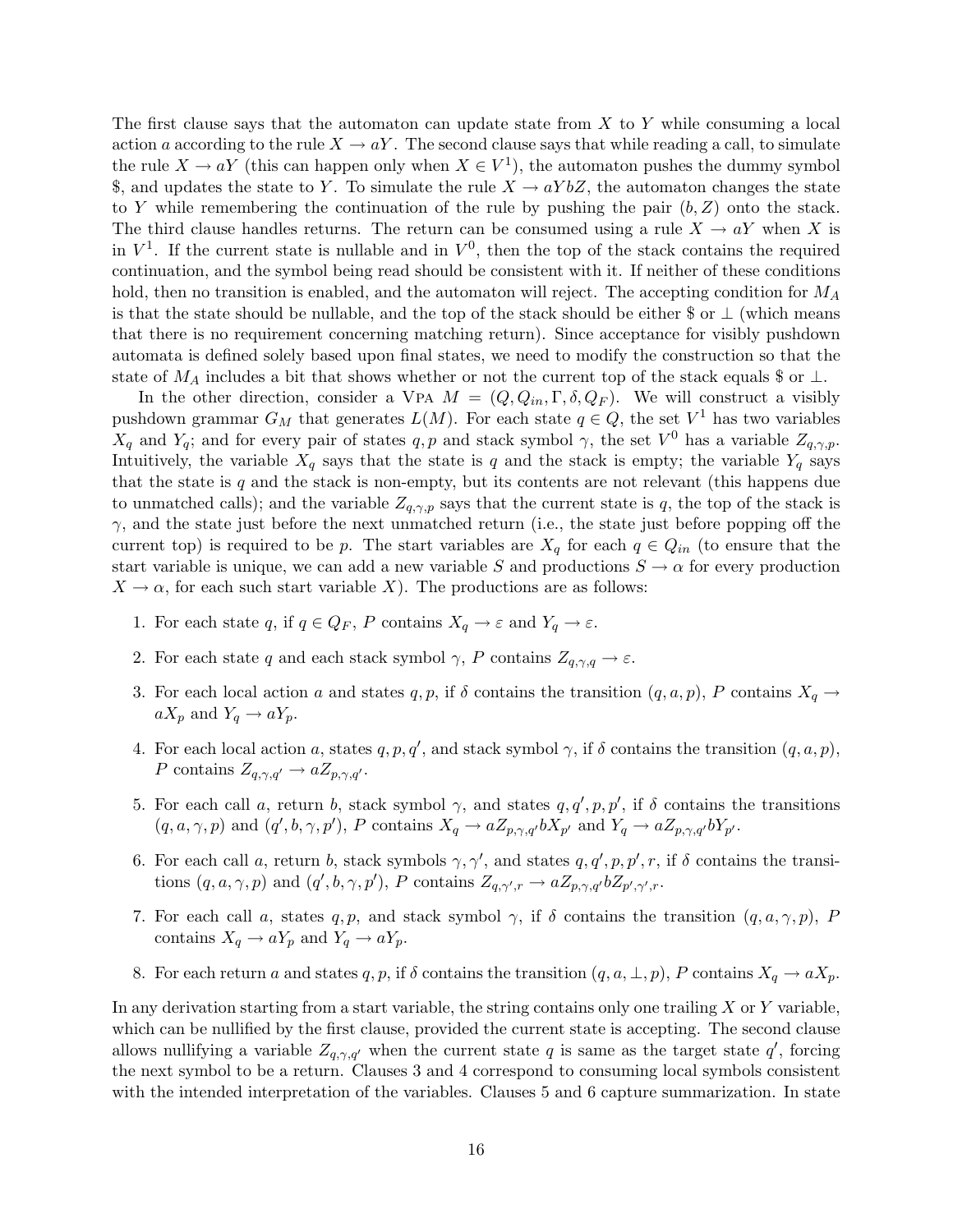q, while reading a call a, if the automaton can push  $\gamma$  while updating its state to p, then we guess the matching return b and the state  $q'$  just before reading this matching return. The well-matched word sandwitched between is generated by the variable  $Z_{p,\gamma,q}$ , and takes the automaton from p to  $q'$  with  $\gamma$  on top. The variable following the matching return b is consistent with some transition that updates state from q' to p' while reading b and popping off  $\gamma$ . The clause 7 corresponds to the guess that the call being read has no matching return, and hence, it suffices to remember the state along with the fact that the stack is nonempty. The final clause allows processing of unmatched returns when the stack is empty.

## **6 Visibly pushdown** ω**-languages**

We now consider extensions of the results in the previous sections to infinite words over  $\Sigma$ . An  $ω$ -VPA is a tuple  $M = (Q, Q_{in}, Γ, δ, F)$  where  $Q, Q_{in}, Γ$  and δ are as in a VPA. For any infinite word  $\alpha \in \Sigma^{\omega}$ , a run is an  $\omega$ -sequence  $\rho = (q_0, \sigma_0)(q_1, \sigma_1) \dots$  that is defined using the natural extension of the definition of runs on finite words. To determine whether a run  $\rho$  is accepting, we consider the set  $inf(\rho) \subseteq Q$  which is the set of all states that occur in  $\rho$  infinitely often.

The acceptance condition  $\mathcal F$  is an infinitary winning condition that can be of two kinds:

- Büchi acceptance condition:  $\mathcal{F} = F \subseteq Q$  is a set of states; a run  $\rho$  is accepting if F is met infinitely often along the run, i.e.  $inf(\rho) \cap F \neq \emptyset$ .
- Muller acceptance condition:  $\mathcal{F} = \{F_1, \ldots, F_k\}$ , where each  $F_i \subseteq Q$ ; a run  $\rho$  is accepting if the set of states it meets infinitely often is an element of F, i.e.  $inf(\rho) \in \mathcal{F}$

An infinite word  $\alpha$  is accepted by M if there is some accepting run of M on  $\alpha$ . The language of M,  $L_{\omega}(M)$ , is the set of all  $\omega$ -words that it accepts. A language of infinite words  $L \subseteq \Sigma^{\omega}$  is said to be an  $\omega$ -VPL if there is some  $\omega$ -VPA M such that  $L = L_{\omega}(M)$ .

The class of  $\omega$ -regular languages is well studied and is defined using automata (without stack) on infinite words; the definition of  $\omega$ -VPA extends this definition to visibly pushdown automata and the languages accepted by  $\omega$ -VPAs is a subclass of  $\omega$ -CFLs [CG77]. It is known that nondeterministic Büchi automata and Muller automata (without stack) can simulate each other—these constructions can be easily extended to show that nondeterministic Büchi and Muller  $\omega$ -VPAs are equivalent. Hence we take the definition of an  $\omega$ -VPL as that of being accepted by a nondeterministic Büchi  $\omega$ -VPA. The notion of renaming can be extended to infinite words and we can show:

**Theorem 7 (Closure)** Let  $L_1$  and  $L_2$  be  $\omega$ -VPLs with respect to  $\widetilde{\Sigma}$ . Then,  $L_1 \cup L_2$  and  $L_1 \cap L_2$ *are also*  $\omega$ -VPLs with respect to  $\tilde{\Sigma}$ . If f is a renaming of  $\tilde{\Sigma}$  to  $\tilde{\Sigma}'$ , then  $f(L_1)$  is a visibly pushdown<br>language with respect to  $\tilde{\Sigma}'$ . Further, if L<sub>2</sub> is a VPL over  $\tilde{\Sigma}$ , then L<sub>2</sub> L<sub>4</sub> and *language with respect to*  $\Sigma'$ *. Further, if*  $L_3$  *is a* VPL *over*  $\Sigma$ *, then*  $L_3.L_1$  *and*  $(L_3)^\omega$  *are*  $\omega$ -VPL*s over*  $\widetilde{\Sigma}$ Σe*.*

**Proof:** The closure constructions for nondeterministic Büchi  $\omega$ -VPA are similar to the ones in Theorem 1. For the case of intersection, we need to make sure that the final states of both automata are visited infinitely often, and this can be done by adding a bit to the state as is done for intersection of Büchi automata. The construction for  $L^{\omega}$  is similar to the construction for  $L^*$ in Theorem 1. In this construction, for every transition leading to a state  $p \in Q_F$ , the state is nondeterministically reset to some initial state. To ensure membership in  $L^{\omega}$ , we need to require that this reset happens infinitely often, and this can be captured by a Büchi condition after adding a bit to the state.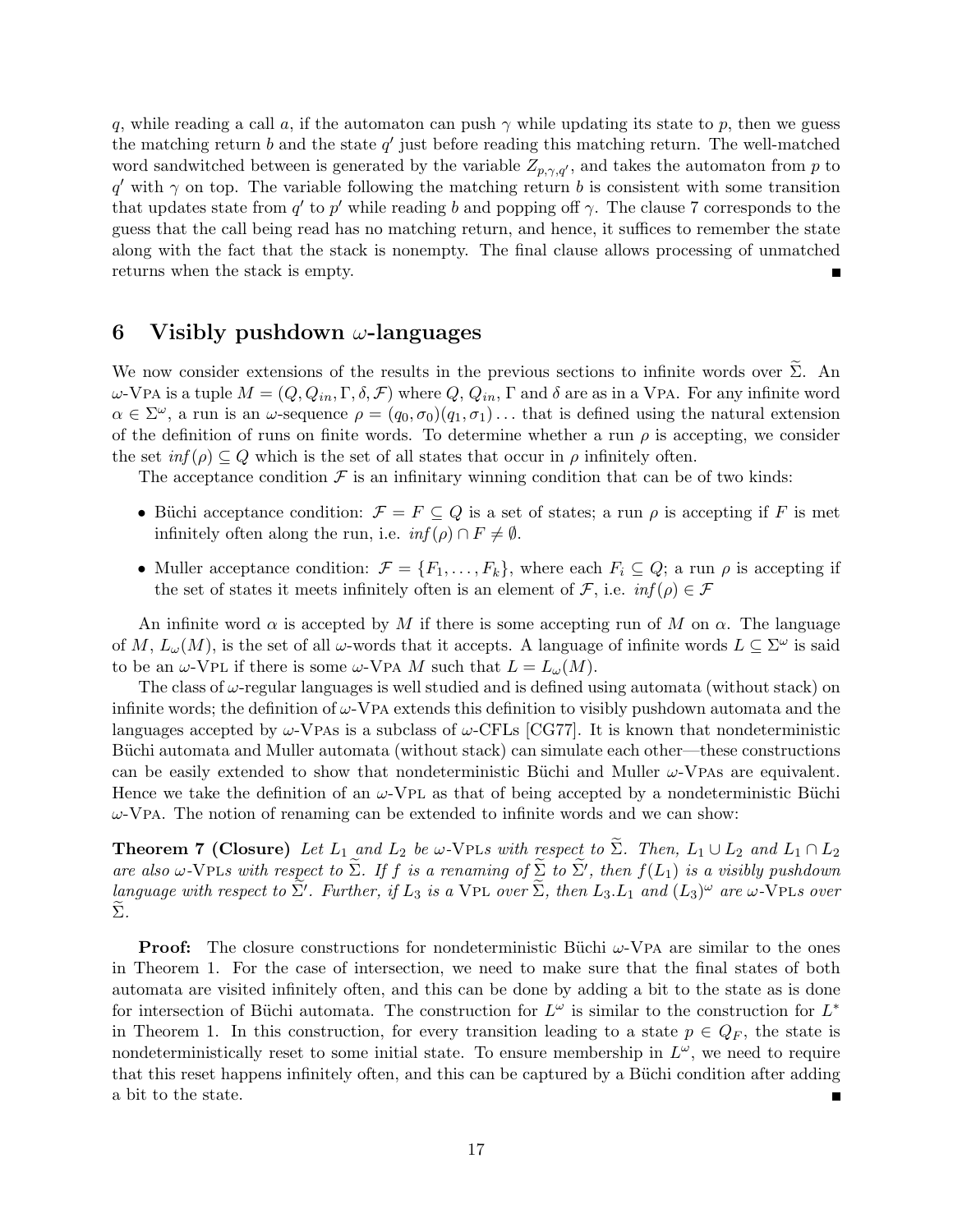However,  $\omega$ -VPAs cannot be determinized. For automata (without stack) on  $\omega$ -words it is well known that for any nondeterministic Büchi automaton, there is a deterministic Muller automaton that accepts the same language [Saf88, Tho90]. However, this is not true for visibly pushdown automata over infinite words. In fact, consider the language  $L_{reptdd}$  consisting of all words  $\alpha$  in  ${c, r}^{\omega}$ , (where c is a call and r is a return), that is repeatedly bounded—i.e.  $\alpha \in L_{reibdd}$  if there is some  $n \in \mathbb{N}$  such that the stack-depth on reading  $\alpha$  infinitely often is less than or equal to n [CDT02]. We can then show that this language is not determinizable.

**Theorem 8 (Deterministic vs. Nondet.** <sup>ω</sup>**-**Vpa**s)** <sup>ω</sup>*-*Vpa*s are not determinizable. In particular, the language*  $L_{reptdd}$  *is an*  $\omega$ -VPL *but cannot be accepted by any deterministic Muller*  $\omega$ -VPA.

**Proof:** We can easily design a nondeterministic Büchi  $\omega$ -VPA that accepts  $L_{reptdd}$ . The  $\omega$ -VPA nondeterministically chooses a position in the word and checks whether the stack-depth at that position is the least stack-depth that occurs infinitely often. The  $\omega$ -VPA guesses this point by pushing a special symbol onto the stack and signals a Büchi acceptance state whenever the stack reaches that depth.

Now to show that no deterministic  $\omega$ -VPA can accept  $L_{reptdd}$ , assume the contrary and let  $M = (Q, \{q_{in}\}, \Gamma, \delta, \mathcal{F})$  be a deterministic Muller automaton that accepts  $L_{reptdd}$ . Let  $G_1 = (Q, \rightarrow)$ be the summary-graph of M where  $q \rightarrow q'$  iff there exists a word w that is well-matched (every call has a matching return and vice versa) such that from q and the empty stack, M reaches  $q'$  (and empty stack) on w (note that M hence also goes on w from  $(q, \sigma)$  to  $(q', \sigma)$  for any stack  $\sigma$ ). Note that if q is a state reachable by M on any arbitrary word, then there must be an edge from  $q$  in  $G_1$ (we can append an infinite word  $w^{\omega}$  where w is a well-matched word; then M must have a run on it as it is repeatedly bounded and hence there will be a summary edge from  $q$  on  $w$ ). Also, since concatenation of well-matched words is well-matched,  $G_1$  is transitive-closed.

Consider the strongly connected components (SCC) of  $G_1$ . A sink SCC of  $G_1$  is a strongly connected component S' such that every edge  $(q, q') \in G_1$ , if  $q \in S'$  then  $q'$  is also in S'.

Now let  $G_2 = (Q, \Rightarrow)$  which is a super-graph of  $G_1$  with additional *call-edges*:  $(q, q')$  is a call-edge if there is a transition from q to  $q'$  in M on a call  $c \in \Sigma_c$ . We now want to show:

(\*) there is a sink SCC S of  $G_1$  and a state  $q \in S$  reachable from  $q_{in}$  in  $G_2$  such that there is a cycle involving  $q$  in  $G_2$  that includes a call-edge.

If (\*) is true, then we can show a contradiction. Consider a word that from  $q_{in}$  reaches q using the summary edges and call-edges in  $G_2$  and then loops forever in S. This word is repeatedly bounded and hence must be accepting and hence  $Q<sub>S</sub>$ , the union of all states reachable using summary edges in S must be in the Muller set F. Now consider another word that takes M from  $q_{in}$  to q but now follows the cycle that involves q. Along the cycle, some are words corresponding to summary edges and some are calls; note that there will be no returns that match these calls. If  $Q'$  is the set of states visited from going to q to q along the cycle, then we can show that  $Q' \subseteq Q_S$  (after the cycle, if we feed enough returns to match the calls then we get a summary edge from  $q$ ; however summary edges from q go only to S and hence the states seen must be a subset of  $Q_S$ ). Now, consider the infinite word that first goes from  $q_{in}$  to q, and then alternately takes the cycle in  $G_2$ to reach q and takes the set of all possible summary edges in  $S$  to reach  $q$  again. This word is not repeatedly bounded (as it has unmatched calls during the cycle in  $G_2$ ) but the set of states seen infinitely often is  $Q_S$  and is hence accepted, a contradiction.

Now let us show  $(*)$ . Note that from any state, one can take summary edges in  $G_1$  to reach a sink SCC of  $G_1$ . Let us take summary edges from  $q_{in}$  to reach a state  $q_1$  in a sink SCC  $S_1$  of  $G_1$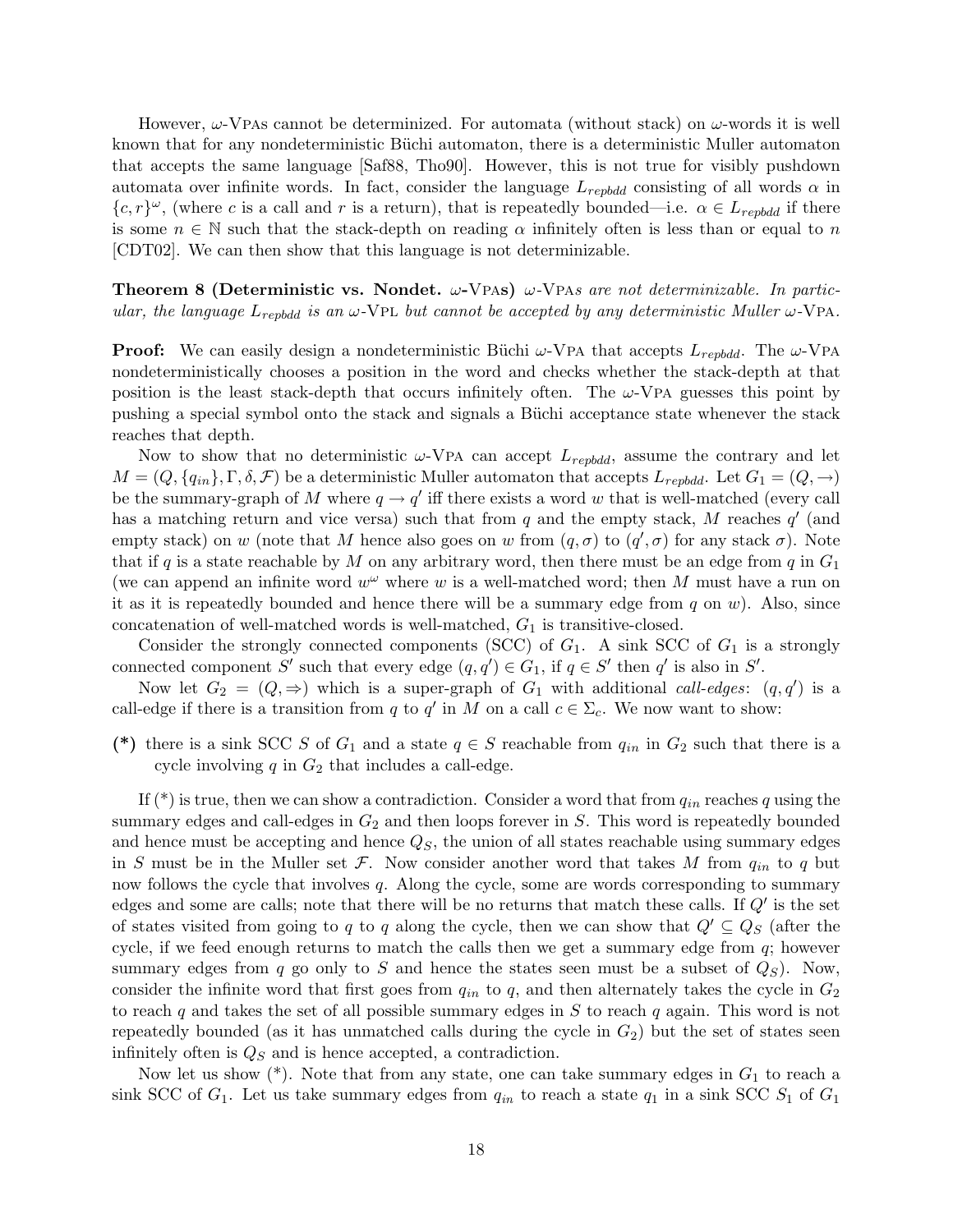and take the call edge from  $q_1$  to reach  $q'_1$ . If  $q'_1 \in S_1$ , we are done as we have a cycle from  $q_1$  to  $q_1$  using a call-edge. Otherwise take summary edges in  $G_1$  from  $q_1'$  to reach a state  $q_2$  in a sink SCC  $S_2$ . If  $S_2 = S_1$ , we are again done, else take a call-edge from  $q_2$  and repeat till some sink SCC repeats.

Though  $\omega$ -VPAs cannot be determinized, they can be complemented.

# **Theorem 9 (Complementability)** *The class of*  $\omega$ -VPLs over  $\widetilde{\Sigma}$  *is closed under complement.*

**Proof:** Let  $M = (Q, Q_{in}, \Gamma, \delta, F)$  be a  $\omega$ -VPA over  $\widetilde{\Sigma}$ . We can assume that there are transitions from every state on every letter, and that there is a run of M on every word. Consider a word  $\alpha \in \Sigma^{\omega}$ . Then  $\alpha$  can be factored into words where we treat a segment of letters starting at a call and ending at the matching return as a block. This factorization can be, say, of the form  $\alpha = a_0 a_1 w_0 a_2 w_1 w_2 a_3 \ldots$  where each  $w_i$  is a finite word that is a properly matched word  $(w_i$  starts with a call, ends with the matching return). The letters  $a_i$  can be calls, returns or local actions but if some  $a_i$  is a call, then  $a_j$   $(j>i)$  cannot be a return. Consider the following word which can be seen as a pseudo-run of M on  $\alpha$ :  $\alpha' = a_0 a_1 S_0 a_2 S_1 S_2 a_3 \dots$  where each  $S_i$  is the set of all triples  $(q, q', f)$  where  $q, q' \in Q, f \in \{0, 1\}$  such that there is some run  $\rho$  of M on  $w_i$  starting at the state q and ending at the state q' and  $\rho$  meets a state in F iff  $f = 1$ .

Let S denote the set of all sets S where S contains triples of the form  $(q, q', f)$  where  $q, q' \in Q$ and  $f \in \{0,1\}$ ; the summary edges used above hence are in S. Then  $PR = (\Sigma_r \cup \Sigma_\ell \cup \mathcal{S})^\omega \cup$  $(\Sigma_r \cup \Sigma_\ell \cup \mathcal{S})^*$ . $(\Sigma_c \cup \Sigma_\ell \cup \mathcal{S})^\omega$  denotes the set of all possible pseudo-runs. We can now construct a nondeterministic Büchi automaton (with no stack) that accepts all *accepting pseudo-runs*; a pseudo-run is accepting if there is a run of M that runs over the  $\Sigma$ -segments of the word in the usual way, and on letters  $S \in \mathcal{S}$ , updates the state using a summary edge in S and either meets F infinitely often or uses summary edges of the form  $(q, q', 1)$  infinitely often. Note that a word  $\alpha$  is accepted by M iff the pseudo-run corresponding to  $\alpha$  is accepting. Let the language of accepting pseudo runs be  $L_R$ . Now we construct a deterministic Muller automaton  $A_R$  that accepts the *complement* of  $L_R$  ([Tho90]).

We now construct a nondeterministic Muller  $\omega$ -VPA that, on reading  $\alpha$ , generates the pseudorun of  $\alpha$  online and checks whether it is in  $L_R$ . The factorization of  $\alpha$  into segments is done nondeterministically and the summary edges are computed online using the stack (as in the proof of determinization of VPAs on finite words). The resulting automaton can be converted to a Büchi automaton and accepts the complement of  $L_{\omega}(M)$ .

We can also characterize the class  $\omega$ -VPL using MSO<sub> $\mu$ </sub> which is now interpreted over infinite words, using the fact that  $\omega$ -VPLs are closed under union, complement and renaming:

**Theorem 10 (MSO<sub>µ</sub>-characterization)** *A language L of infinite strings over*  $\widetilde{\Sigma}$  *is an*  $\omega$ -VPL *iff there is an*  $MSO_\mu$  *sentence*  $\varphi$  *over*  $\Sigma$  *that defines*  $L$ *.* 

**Proof:** The proof of Theorem 4 can be easily adopted to the infinite case. For translation from  $MSO<sub>\mu</sub>$  formulas to  $\omega$ -VPA we use the same encoding; the requirement that the first-order variables are assigned exactly once can be enforced using a Büchi acceptance condition, and disjunction, negation, and existential quantification are handled using corresponding constructions for  $\omega$ -VPAs. The translation from  $\omega$ -VPA to MSO<sub> $\mu$ </sub> uses the same encoding for capturing the runs of the automaton by a formula, only the conjunct corresponding to the acceptance requirement for the run needs to be modified.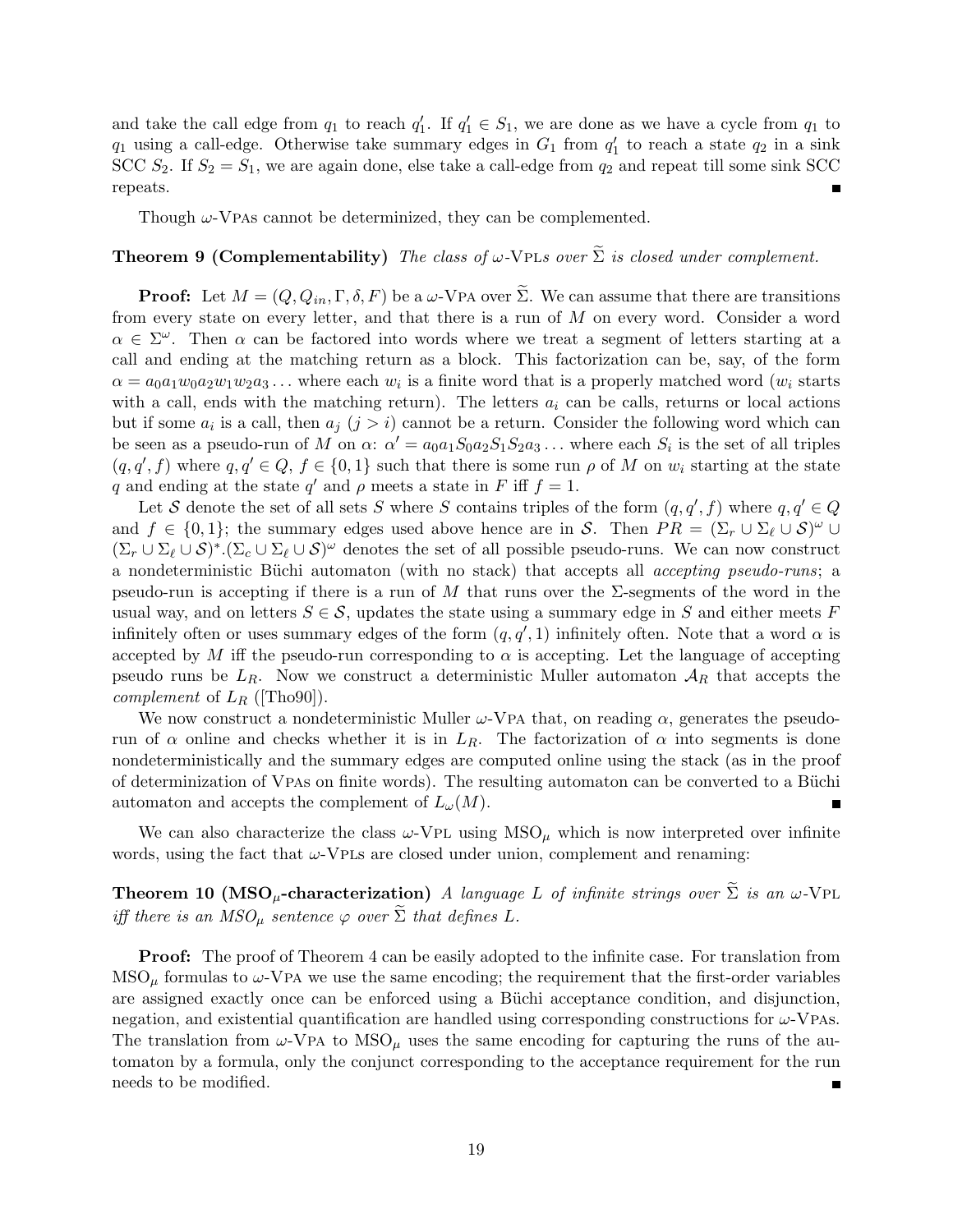The emptiness problem is decidable in polynomial time [BS92] and we can show that the universality and inclusion problems are EXPTIME-complete.

The connection to regular tree languages also extends to the infinite-word setting. Given a word  $\alpha \in \Sigma^{\omega}$ , we can associate with it a unique tree,  $\eta(\alpha)$ , where matching calls and returns occur together with the segment in between them encoded as a finite tree on the 0-child of the call. This class of infinite trees has the property that the right-most path (the path going down from the root obtained by taking the 1-child whenever it exists and taking the 0-child otherwise) is the only infinite path in the tree. We can define the class of regular *stack*-trees using Büchi tree automata on trees [Tho90].<sup>1</sup> We can then show:

**Theorem 11 (Relation to regular stack-trees)** Let  $\mathcal{L}$  be a set of infinite stack trees over  $\Sigma$ . *Then*  $\eta^{-1}(\mathcal{L})$  *is an*  $\omega$ -VPL *over*  $\sum$  *iff*  $\mathcal{L}$  *is regular.* 

**Proof:** Let us consider translation from a Büchi VPA  $M = (Q, Q_{in}, \Gamma, \delta, Q_F)$  to a Büchi tree automaton A. The construction of Theorem 5 requires some modifications: we need to account for the fact one path is infinite, and thus, has no "end" state; and we need to keep track of whether or not the runs corresponding to call subtrees encounter a Büchi state. More precisely, the set of states for the tree automaton is  $P = Q \cup (Q \times (\Gamma \setminus \{\bot\}) \times \{0,1\}) \cup (Q \times Q \times \{0,1\}) \cup (Q \times Q \times (\Gamma \setminus \{\bot\})).$ A state <sup>q</sup> means that the current node is on the (unique) infinite path in the tree, and the Vpa state is q. A state  $(q, q', b)$  means that the current state of the VPA is q, q' is the guessed state<br>where the run of the VPA will be when it mosts the post unmatched return and if the bit h is set where the run of the VPA will be when it meets the next unmatched return, and if the bit  $b$  is set to 1, then this run is required to visit a Büchi state in  $Q_F$ . A state  $(q, q', \gamma)$  records the current state q, the top symbol  $\gamma$ , and expects the current node to be a return leaf that can lead to the state q'. Finally, a state  $(q, \gamma, b)$  means that the current node is on the infinite path, it must be a return, q is the current state of the VPA,  $\gamma$  is the current top symbol, and b records whether the corresponding left subtree was required to encounter a Büchi state. The initial states are  $Q_{in}$ , and the Büchi set for the infinite path in the tree is  $Q_F \cup (Q \times \Gamma \times \{1\})$ .

In state q while reading a call symbol a, for each push-transition  $(q, a, q_1, \gamma)$  of M, the  $\Delta_{01}$ relation for the tree automaton (the case corresponding to "Calls that return") contains, for every  $q' \in Q$  and  $b \in \{0,1\}, (q, a, (q_1, q', b), (q', \gamma, b))$ . Thus, the tree automaton guesses the state  $q'$  at the end of the run corresponding to the left subtree as well as whether this run visits a state in  $Q_F$ . If b is set to 1, then in the left child, it is treated as an obligation to visit a Büchi state, and in the right child it is treated as an accepting state for the accepting condition on the infinite path in the tree. In a state  $(q, \gamma, b)$ , while reading a, a must be a return, and the state is updated to q' according to some pop-transition  $(q, a, \gamma, q')$  of M. In state  $(q, q', b)$ , while reading a call symbol a, for each push-transition  $(q, a, q_1, \gamma)$  of M, the  $\Delta_{01}$  relation for the tree automaton (the case corresponding to "Calls that return") contains, for every  $q_2 \in Q$ ,  $((q, q', b), a, (q_1, q_2, b'), (q_2, q', \gamma))$ . If  $b = 0$  then b' is 0, and if  $b = 1$  then either b' is 1 or q' is in  $Q_F$ . The remaining details are analogous to the finite case.

The construction from tree automata to Vpa does not require any noteworthy modifications.  $\blacksquare$ 

 $1$ Usually regular classes of trees are defined using Muller conditions as they are more powerful than Büchi conditions; however, since we deal with trees that have only one infinite path, the two definitions coincide.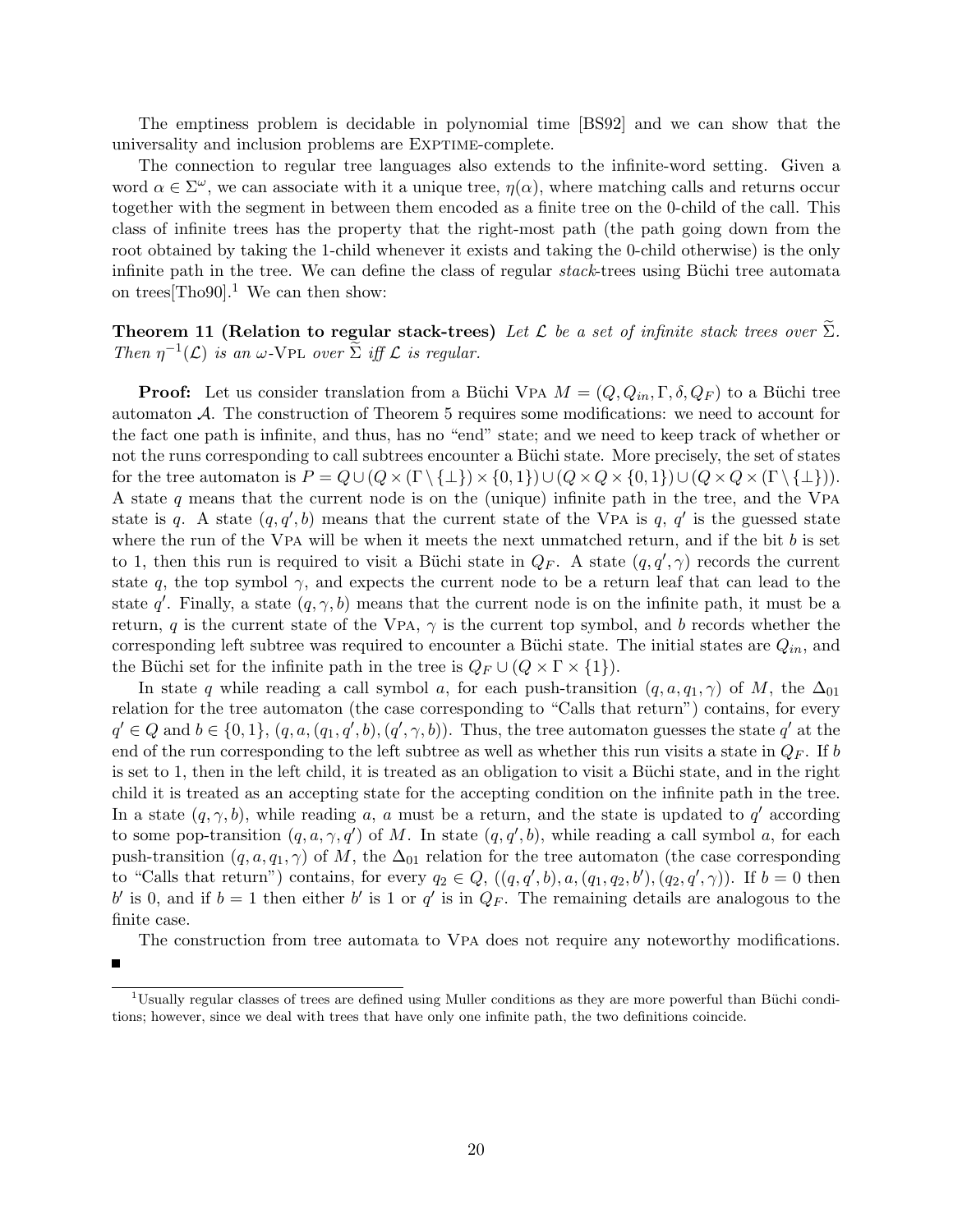# **7 Conclusions**

The class of visibly pushdown languages proposed in this paper explains, unifies, and extends the known classes of properties that can be algorithmically checked against pushdown models of recursive programs. While it requires the model to render its calls and returns visible, this seems natural for formulating program analysis questions. We have shown the class to be *robust* with many of the desirable properties as those of regular languages. Based on our results, we believe that this is indeed a basic class that can be useful in contexts other than software verification. For instance, an XML document can be viewed as a word over a pushdown alphabet where the opening and closing tags are matching calls and returns, and attributes are local actions, and a Vpa can be used to describe the set of XML documents satisfying a query.

There has already been some research that builds on this paper. Games on pushdown structures where the winning condition is an  $\omega$ -VPL have been studied and shown to be decidable [LMS04]. A characterization of Vpls using syntactic congruences on words has also been developed, and used for minimizing Vpas [AKMV05]. The decidability result for contextual equivalence for third order Idealized Algol also uses the results of this paper [MW05]. Finally, visibly pushdown versions of branching-time logics and fixpoint calculi are also under investigation [ACM05].

#### **Acknowledgments**

We thank Kousha Etessami and Mihalis Yannakakis for fruitful discussions.

# **References**

- [ABB97] J. Autebert, J. Berstel, and L. Boasson. Context-free languages and pushdown automata. In *Handbook of Formal Languages*, volume 1, pages 111–174. Springer, 1997.
- [ABE+05] R. Alur, M. Benedikt, K. Etessami, P. Godefroid, T. Reps, and M. Yannakakis. Analysis of recursive state machines. *ACM Transactions on Programming Languages and Systems*, 27(4):786–818, 2005.
- [ACM05] R. Alur, S. Chaudhuri, and P. Madhusudan. A fixpoint calculus for local and global program flows. 2005.
- [AEM04] R. Alur, K. Etessami, and P. Madhusudan. A temporal logic of nested calls and returns. In *TACAS'04: Tenth International Conference on Tools and Algorithms for the Construction and Analysis of Software*, LNCS 2988, pages 467–481. Springer, 2004.
- [AKMV05] R. Alur, V. Kumar, P. Madhusudan, and M. Viswanathan. Congruences for visibly pushdown languages. In *Automata, Languages and Programming: Proceedings of the 32nd ICALP*. Springer, 2005.
- [BB02] J. Berstel and L. Boasson. Balanced grammars and their languages. In *Formal and Natural Computing: Essays Dedicated to Grzegorz Rozenberg*, LNCS 2300, pages 3–25. Springer, 2002.
- [BEM97] A. Boujjani, J. Esparza, and O. Maler. Reachability analysis of pushdown automata: Applications to model checking. In *CONCUR'97: Concurrency Theory, Eighth International Conference*, LNCS 1243, pages 135–150. Springer, 1997.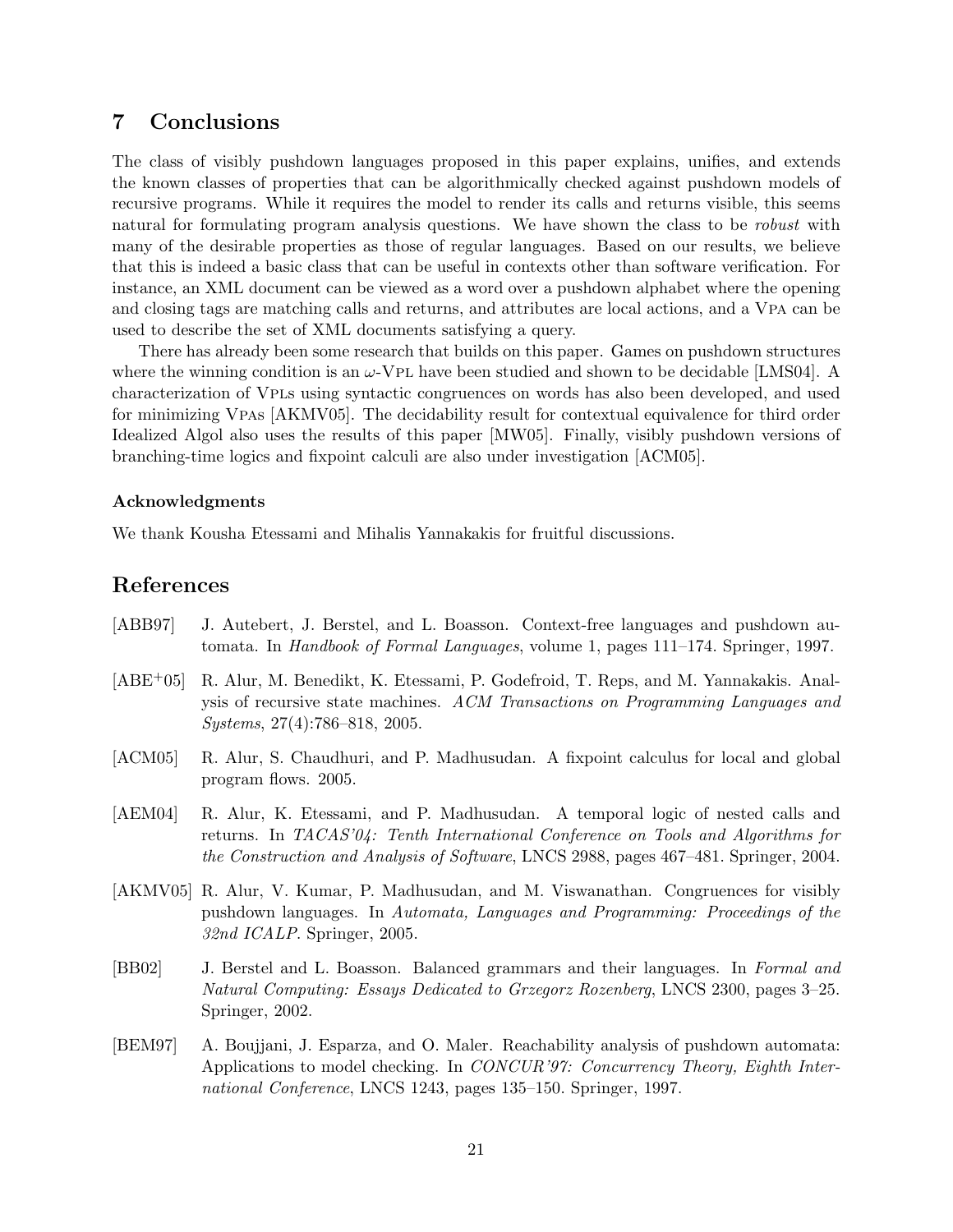- [BR00] T. Ball and S. Rajamani. Bebop: A symbolic model checker for boolean programs. In *SPIN 2000 Workshop on Model Checking of Software*, LNCS 1885, pages 113–130. Springer, 2000.
- [BS92] O. Burkart and B. Steffen. Model checking for context-free processes. In *CON-CUR'92: Concurrency Theory, Third International Conference*, LNCS 630, pages 123– 137. Springer, 1992.
- [BSW03] A. Bouquet, O. Serre, and I. Walukiewicz. Pushdown games with unboundedness and regular conditions. In *FSTTCS 2003: Foundations of Software Technology and Theoretical Computer Science, 23rd International Conference*, LNCS 2914, pages 88– 99. Springer, 2003.
- [CDG+02] H. Comon, M. Dauchet, R. Gilleron, D. Lugiez, S. Tison, and M. Tommasi. Tree automata techniques and applications. Draft, Available at http://www.grappa.univ-lille3.fr/tata/, 2002.
- [CDT02] T. Cachat, J. Duparc, and W. Thomas. Solving pushdown games with a  $\sigma_3$  winning condition. In *Proceedings of the 11th Annual Conference of the European Association for Computer Science Logic, CSL 2002*, LNCS 2471, pages 322–336. Springer, 2002.
- [CG77] R.S. Cohen and A.Y. Gold. Theory of omega-languages. i. characterizations of omegacontext-free languages. *Journal of Computer and System Sciences*, 15(2):169–184, 1977.
- [CMM+04] K. Chatterjee, D. Ma, R. Majumdar, T. Zhao, T.A. Henzinger, and J. Palsberg. Stack size analysis for interrupt driven programs. *Information and Computation*, 194(2):144– 174, 2004.
- [CW02] H. Chen and D. Wagner. Mops: an infrastructure for examining security properties of software. In *Proceedings of ACM Conference on Computer and Communications Security*, pages 235–244, 2002.
- [EKS03] J. Esparza, A. Kucera, and S. S. Schwoon. Model-checking LTL with regular valuations for pushdown systems. *Information and Computation*, 186(2):355–376, 2003.
- [HJM+02] T.A. Henzinger, R. Jhala, R. Majumdar, G.C. Necula, G. Sutre, and W. Weimer. Temporal-safety proofs for systems code. In *CAV 02: Proc. of 14th Conf. on Computer Aided Verification*, LNCS 2404, pages 526–538. Springer, 2002.
- [HKT00] D. Harel, D. Kozen, and J. Tiuryn. *Dynamic Logic*. MIT Press, 2000.
- [HU79] J.E. Hopcroft and J.D. Ullman. *Introduction to Automata Theory, Languages, and Computation*. Addison-Wesley, 1979.
- [JMT99] T. Jensen, D. Le Metayer, and T. Thorn. Verification of control flow based security properties. In *Proceedings of the IEEE Symposium on Security and Privacy*, pages 89–103, 1999.
- [Knu67] D.E. Knuth. A characterization of parenthesis languages. *Information and Control*, 11(3):269–289, 1967.